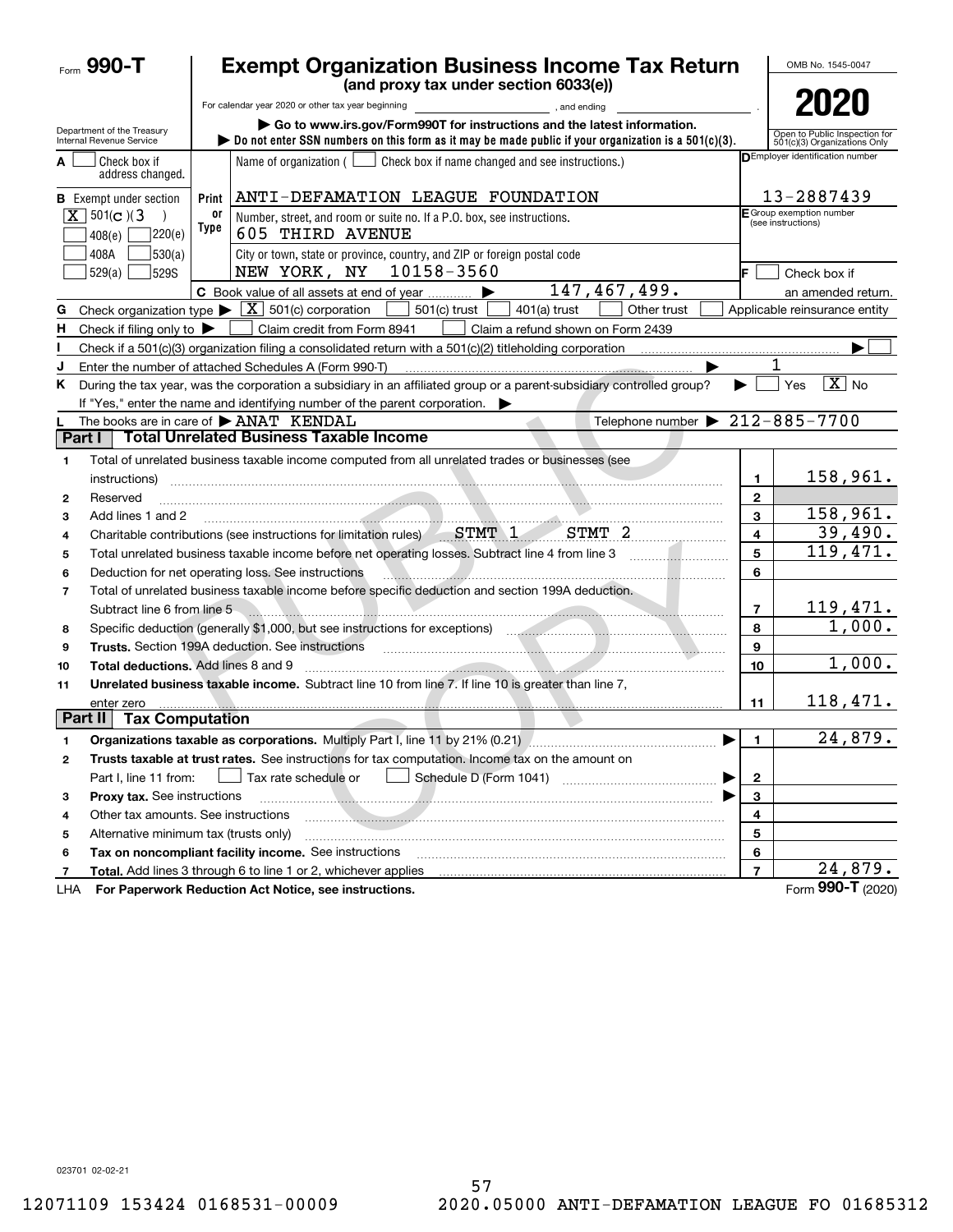(Rev. January 2020)

# **Application for Automatic Extension of Time To File an Exempt Organization Return**

Department of the Treasury Internal Revenue Service

| File a separate application for each return. |
|----------------------------------------------|
|----------------------------------------------|

**| Go to www.irs.gov/Form8868 for the latest information.**

**Electronic filing (e-file).**  You can electronically file Form 8868 to request a 6-month automatic extension of time to file any of the filing of this form, visit www.irs.gov/e-file-providers/e-file-for-charities-and-non-profits. forms listed below with the exception of Form 8870, Information Return for Transfers Associated With Certain Personal Benefit Contracts, for which an extension request must be sent to the IRS in paper format (see instructions). For more details on the electronic

### **Automatic 6-Month Extension of Time.** Only submit original (no copies needed).

All corporations required to file an income tax return other than Form 990-T (including 1120-C filers), partnerships, REMICs, and trusts must use Form 7004 to request an extension of time to file income tax returns.

| Type or                                                                                                      | Name of exempt organization or other filer, see instructions.                                                                                                                                                                                                                                                                                                                                                                                                                                                                                                                                                             |        |                                                                                                                                                  |              |          | Taxpayer identification number (TIN)         |  |
|--------------------------------------------------------------------------------------------------------------|---------------------------------------------------------------------------------------------------------------------------------------------------------------------------------------------------------------------------------------------------------------------------------------------------------------------------------------------------------------------------------------------------------------------------------------------------------------------------------------------------------------------------------------------------------------------------------------------------------------------------|--------|--------------------------------------------------------------------------------------------------------------------------------------------------|--------------|----------|----------------------------------------------|--|
| print                                                                                                        | ANTI-DEFAMATION LEAGUE FOUNDATION                                                                                                                                                                                                                                                                                                                                                                                                                                                                                                                                                                                         |        |                                                                                                                                                  |              |          | 13-2887439                                   |  |
| File by the<br>due date for<br>filing your                                                                   | Number, street, and room or suite no. If a P.O. box, see instructions.<br>605 THIRD AVENUE                                                                                                                                                                                                                                                                                                                                                                                                                                                                                                                                |        |                                                                                                                                                  |              |          |                                              |  |
| return. See<br>instructions.                                                                                 | City, town or post office, state, and ZIP code. For a foreign address, see instructions.<br>NEW YORK, NY 10158-3560                                                                                                                                                                                                                                                                                                                                                                                                                                                                                                       |        |                                                                                                                                                  |              |          |                                              |  |
|                                                                                                              | Enter the Return Code for the return that this application is for (file a separate application for each return)                                                                                                                                                                                                                                                                                                                                                                                                                                                                                                           |        |                                                                                                                                                  |              |          | $\overline{0}$<br>7                          |  |
| Application                                                                                                  |                                                                                                                                                                                                                                                                                                                                                                                                                                                                                                                                                                                                                           | Return | Application                                                                                                                                      |              |          | Return                                       |  |
| Is For                                                                                                       |                                                                                                                                                                                                                                                                                                                                                                                                                                                                                                                                                                                                                           | Code   | <b>Is For</b>                                                                                                                                    |              |          | Code                                         |  |
|                                                                                                              | Form 990 or Form 990-EZ                                                                                                                                                                                                                                                                                                                                                                                                                                                                                                                                                                                                   | 01     | Form 990-T (corporation)                                                                                                                         |              |          | 07                                           |  |
| Form 990-BL                                                                                                  |                                                                                                                                                                                                                                                                                                                                                                                                                                                                                                                                                                                                                           | 02     | Form 1041-A                                                                                                                                      |              |          | 08                                           |  |
|                                                                                                              | Form 4720 (individual)                                                                                                                                                                                                                                                                                                                                                                                                                                                                                                                                                                                                    | 03     | Form 4720 (other than individual)                                                                                                                |              |          | 09                                           |  |
| Form 990-PF                                                                                                  |                                                                                                                                                                                                                                                                                                                                                                                                                                                                                                                                                                                                                           | 04     | Form 5227                                                                                                                                        |              |          | 10                                           |  |
|                                                                                                              | Form 990-T (sec. 401(a) or 408(a) trust)                                                                                                                                                                                                                                                                                                                                                                                                                                                                                                                                                                                  | 05     | Form 6069                                                                                                                                        |              |          | 11                                           |  |
|                                                                                                              | Form 990-T (trust other than above)<br><b>ANAT KENDAL</b>                                                                                                                                                                                                                                                                                                                                                                                                                                                                                                                                                                 | 06     | Form 8870                                                                                                                                        |              |          | 12                                           |  |
| $box \blacktriangleright$<br>1.<br>$\mathbf{2}$                                                              | Telephone No. $\triangleright$ 212-885-7700<br>If this is for a Group Return, enter the organization's four digit Group Exemption Number (GEN) [If this is for the whole group, check this<br>. If it is for part of the group, check this box $\blacktriangleright$<br>I request an automatic 6-month extension of time until<br>the organization named above. The extension is for the organization's return for:<br>$\blacktriangleright$ $\boxed{\text{X}}$ calendar year 2020 or<br>tax year beginning<br>If the tax year entered in line 1 is for less than 12 months, check reason:<br>Change in accounting period |        | Fax No.<br>and attach a list with the names and TINs of all members the extension is for.<br>NOVEMBER 15, 2021<br>, and ending<br>Initial return | Final return |          | , to file the exempt organization return for |  |
| За                                                                                                           | If this application is for Forms 990-BL, 990-PF, 990-T, 4720, or 6069, enter the tentative tax, less<br>any nonrefundable credits. See instructions.                                                                                                                                                                                                                                                                                                                                                                                                                                                                      |        |                                                                                                                                                  | За           | \$       | 55,079.                                      |  |
| b                                                                                                            | If this application is for Forms 990-PF, 990-T, 4720, or 6069, enter any refundable credits and                                                                                                                                                                                                                                                                                                                                                                                                                                                                                                                           |        |                                                                                                                                                  |              |          |                                              |  |
| 3 <sub>b</sub><br>\$<br>estimated tax payments made. Include any prior year overpayment allowed as a credit. |                                                                                                                                                                                                                                                                                                                                                                                                                                                                                                                                                                                                                           |        |                                                                                                                                                  |              | 113,537. |                                              |  |
| c                                                                                                            | <b>Balance due.</b> Subtract line 3b from line 3a. Include your payment with this form, if required, by                                                                                                                                                                                                                                                                                                                                                                                                                                                                                                                   |        |                                                                                                                                                  |              |          |                                              |  |
|                                                                                                              | using EFTPS (Electronic Federal Tax Payment System). See instructions.                                                                                                                                                                                                                                                                                                                                                                                                                                                                                                                                                    |        |                                                                                                                                                  | 3c           |          | О.                                           |  |
| instructions.                                                                                                | Caution: If you are going to make an electronic funds withdrawal (direct debit) with this Form 8868, see Form 8453-EO and Form 8879-EO for payment                                                                                                                                                                                                                                                                                                                                                                                                                                                                        |        |                                                                                                                                                  |              |          |                                              |  |
| LHA                                                                                                          | For Privacy Act and Paperwork Reduction Act Notice, see instructions.<br>Form 8868 (Rev. 1-2020)                                                                                                                                                                                                                                                                                                                                                                                                                                                                                                                          |        |                                                                                                                                                  |              |          |                                              |  |

023841 04-01-20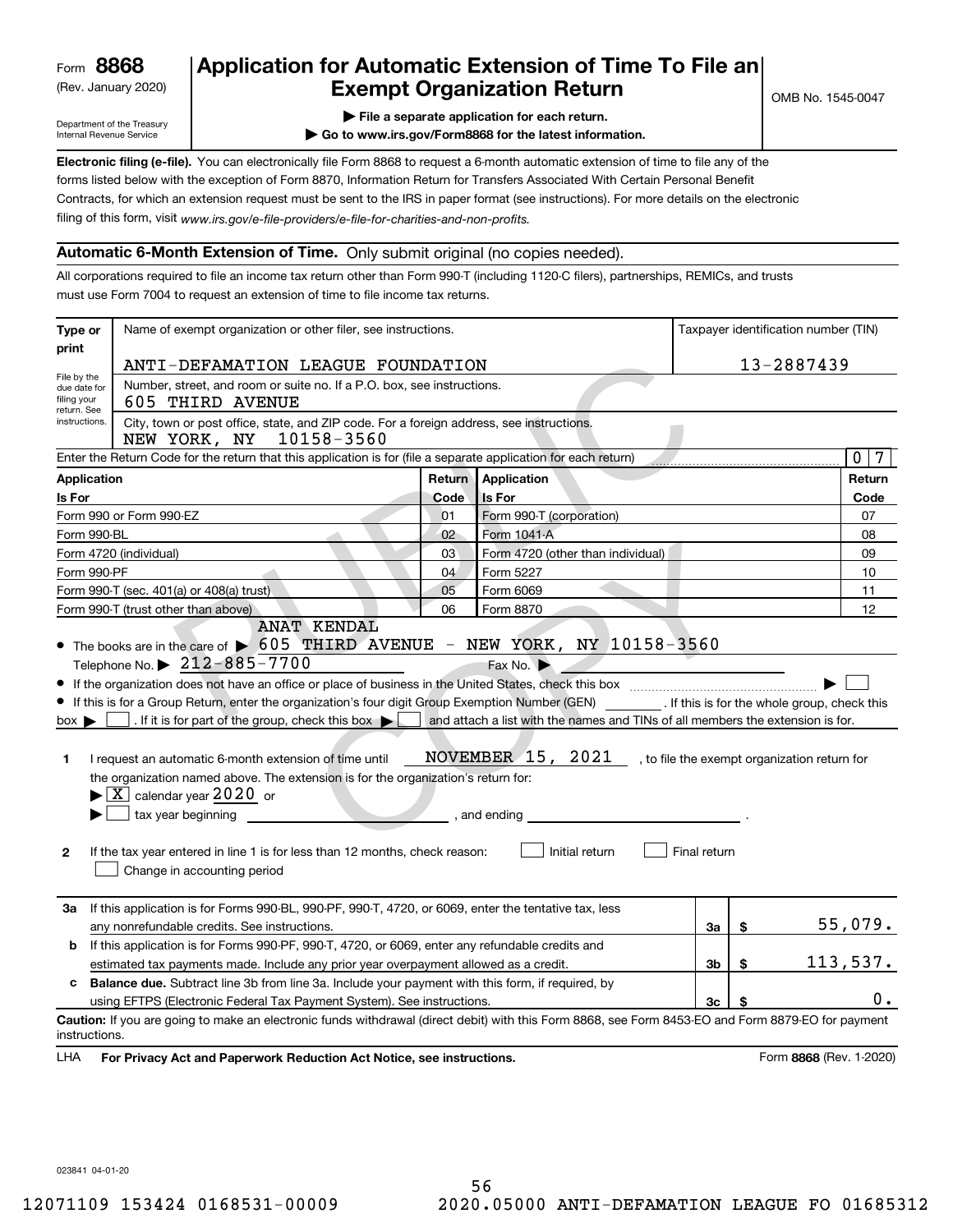|                | Form 990-T (2020)                                                                                                                                                                                                                                                                                                         |              |                                      | Page 2  |
|----------------|---------------------------------------------------------------------------------------------------------------------------------------------------------------------------------------------------------------------------------------------------------------------------------------------------------------------------|--------------|--------------------------------------|---------|
| Part III       | <b>Tax and Payments</b>                                                                                                                                                                                                                                                                                                   |              |                                      |         |
| 1a             | Foreign tax credit (corporations attach Form 1118; trusts attach Form 1116)<br>1a                                                                                                                                                                                                                                         |              |                                      |         |
| b              | Other credits (see instructions)<br>1b                                                                                                                                                                                                                                                                                    |              |                                      |         |
| c              | 1c                                                                                                                                                                                                                                                                                                                        |              |                                      |         |
| d              | 1d                                                                                                                                                                                                                                                                                                                        |              |                                      |         |
| е              |                                                                                                                                                                                                                                                                                                                           | 1е           |                                      |         |
| 2              | Subtract line 1e from Part II, line 7                                                                                                                                                                                                                                                                                     | $\mathbf{2}$ |                                      | 24,879. |
| з              | Form 8611   Form 8697<br>Form 4255<br>Form 8866<br>Other taxes. Check if from:<br>Other (attach statement)                                                                                                                                                                                                                | 3            |                                      |         |
| 4              | Check if includes tax previously deferred under<br><b>Total tax.</b> Add lines 2 and 3 (see instructions).                                                                                                                                                                                                                |              |                                      |         |
|                | section 1294. Enter tax amount here                                                                                                                                                                                                                                                                                       | 4            |                                      | 24,879. |
| 5              | 2020 net 965 tax liability paid from Form 965-A or Form 965-B, Part II, column (k), line 4                                                                                                                                                                                                                                | 5            |                                      | 0.      |
| 6а             | 38,537.<br>Payments: A 2019 overpayment credited to 2020 [11] [11] maximum materials: A 2019 overpayment credited to 2020<br>6a                                                                                                                                                                                           |              |                                      |         |
| b              | 75,000.<br>2020 estimated tax payments. Check if section 643(g) election applies<br>6b                                                                                                                                                                                                                                    |              |                                      |         |
| с              | Tax deposited with Form 8868<br>6с                                                                                                                                                                                                                                                                                        |              |                                      |         |
| d              | Foreign organizations: Tax paid or withheld at source (see instructions)<br>6d                                                                                                                                                                                                                                            |              |                                      |         |
| е              | 6e                                                                                                                                                                                                                                                                                                                        |              |                                      |         |
| f              | Credit for small employer health insurance premiums (attach Form 8941)<br>6f                                                                                                                                                                                                                                              |              |                                      |         |
| g              | Other credits, adjustments, and payments:     Form 2439                                                                                                                                                                                                                                                                   |              |                                      |         |
|                | Form 4136 _________________ □ Other _______________________ Total ▶ L<br>6q                                                                                                                                                                                                                                               |              |                                      |         |
| 7              |                                                                                                                                                                                                                                                                                                                           | 7            | 113,537.                             |         |
| 8              | Estimated tax penalty (see instructions). Check if Form 2220 is attached                                                                                                                                                                                                                                                  | 8            |                                      |         |
| 9              | Tax due. If line 7 is smaller than the total of lines 4, 5, and 8, enter amount owed                                                                                                                                                                                                                                      | 9            |                                      |         |
| 10             |                                                                                                                                                                                                                                                                                                                           | 10           |                                      | 88,658. |
| 11             | Enter the amount of line 10 you want: Credited to 2021 estimated tax $\blacktriangleright$ 35,000. Refunded $\blacktriangleright$                                                                                                                                                                                         | 11           | 53,658.                              |         |
| <b>Part IV</b> | <b>Statements Regarding Certain Activities and Other Information</b> (see instructions)                                                                                                                                                                                                                                   |              |                                      |         |
| 1              | At any time during the 2020 calendar year, did the organization have an interest in or a signature or other authority                                                                                                                                                                                                     |              | Yes                                  | No      |
|                | over a financial account (bank, securities, or other) in a foreign country? If "Yes," the organization may have to file                                                                                                                                                                                                   |              |                                      |         |
|                | FinCEN Form 114, Report of Foreign Bank and Financial Accounts. If "Yes," enter the name of the foreign country                                                                                                                                                                                                           |              |                                      |         |
|                | here $\blacktriangleright$                                                                                                                                                                                                                                                                                                |              |                                      | х       |
| 2              | During the tax year, did the organization receive a distribution from, or was it the grantor of, or transferor to, a                                                                                                                                                                                                      |              |                                      |         |
|                | foreign trust?                                                                                                                                                                                                                                                                                                            |              |                                      | х       |
|                | If "Yes," see instructions for other forms the organization may have to file.                                                                                                                                                                                                                                             |              |                                      |         |
| 3              | Enter the amount of tax-exempt interest received or accrued during the tax year manufactured in the amount of<br>$\blacktriangleright$ \$                                                                                                                                                                                 |              |                                      |         |
| 4a             | Did the organization change its method of accounting? (see instructions)                                                                                                                                                                                                                                                  |              |                                      | X       |
| b              | If 4a is "Yes," has the organization described the change on Form 990, 990-EZ, 990-PF, or Form 1128? If "No,"                                                                                                                                                                                                             |              |                                      |         |
|                | explain in Part V                                                                                                                                                                                                                                                                                                         |              |                                      |         |
| Part V         | <b>Supplemental Information</b>                                                                                                                                                                                                                                                                                           |              |                                      |         |
|                | Provide the explanation required by Part IV, line 4b. Also, provide any other additional information. See instructions.                                                                                                                                                                                                   |              |                                      |         |
|                |                                                                                                                                                                                                                                                                                                                           |              |                                      |         |
|                |                                                                                                                                                                                                                                                                                                                           |              |                                      |         |
|                | Under penalties of perjury, I declare that I have examined this return, including accompanying schedules and statements, and to the best of my knowledge and belief, it is true,<br>correct, and complete. Declaration of preparer (other than taxpayer) is based on all information of which preparer has any knowledge. |              |                                      |         |
| Sign<br>Here   | 11/9/2021                                                                                                                                                                                                                                                                                                                 |              | May the IRS discuss this return with |         |

| Sign             | Under penalties of perjury, I declare that I have examined this return, including accompanying schedules and statements, and to the best of my knowledge and belief, it is true,<br>correct, and complete. Declaration of preparer (other than taxpayer) is based on all information of which preparer has any knowledge. |                            |                    |               |    |                                                                                                            |  |  |  |
|------------------|---------------------------------------------------------------------------------------------------------------------------------------------------------------------------------------------------------------------------------------------------------------------------------------------------------------------------|----------------------------|--------------------|---------------|----|------------------------------------------------------------------------------------------------------------|--|--|--|
| Here             | Anat Kendal<br>Signature of officer                                                                                                                                                                                                                                                                                       | 11/9/2021<br>Title<br>Date | EXECUTIVE DIRECTOR |               |    | May the IRS discuss this return with<br>the preparer shown below (see<br>ΧI<br>instructions)?<br>Yes<br>No |  |  |  |
|                  | Print/Type preparer's name                                                                                                                                                                                                                                                                                                | Preparer's signature       | Date               | Check         | if | PTIN                                                                                                       |  |  |  |
| Paid<br>Preparer | ROMANO<br>DANIEL                                                                                                                                                                                                                                                                                                          |                            | 11/9/2021          | self-employed |    | P00504182                                                                                                  |  |  |  |
| <b>Use Only</b>  | Firm's name GRANT                                                                                                                                                                                                                                                                                                         | THORNTON LLP               |                    | Firm's $EIN$  |    | $36 - 6055558$                                                                                             |  |  |  |
|                  | 757<br>THIRD                                                                                                                                                                                                                                                                                                              | 3RD FLOOR<br>AVENUE,       |                    |               |    |                                                                                                            |  |  |  |
|                  | YORK.<br>NEW<br>Firm's address $\blacktriangleright$                                                                                                                                                                                                                                                                      | NY 10017-2013              |                    | Phone no.     |    | $599 - 0100$<br>(212)                                                                                      |  |  |  |
|                  |                                                                                                                                                                                                                                                                                                                           |                            |                    |               |    | Form 990-T (2020)                                                                                          |  |  |  |

023711 02-02-21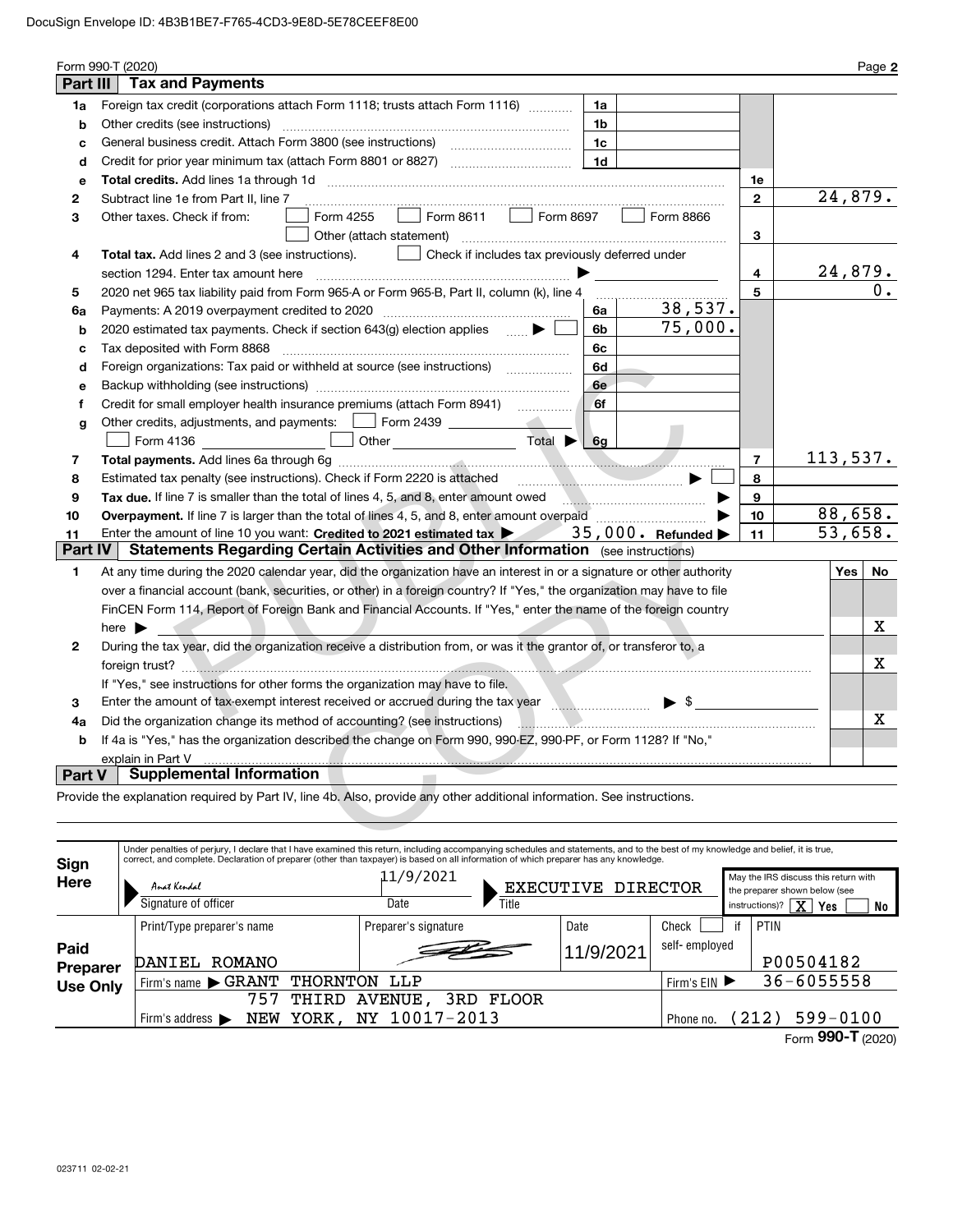| $FORM 990-T$                        | CONTRIBUTIONS                | STATEMENT 1 |
|-------------------------------------|------------------------------|-------------|
| DESCRIPTION/KIND OF PROPERTY        | METHOD USED TO DETERMINE FMV | AMOUNT      |
| CHARITABLE CONTRIBUTION             | N/A                          | 11,943,198. |
| TOTAL TO FORM 990-T, PART I, LINE 4 |                              | 11,943,198. |

}}}}}}}}}}}}}}}}}}}}}}}}}}}}}}}}} }}}}}}}}}}

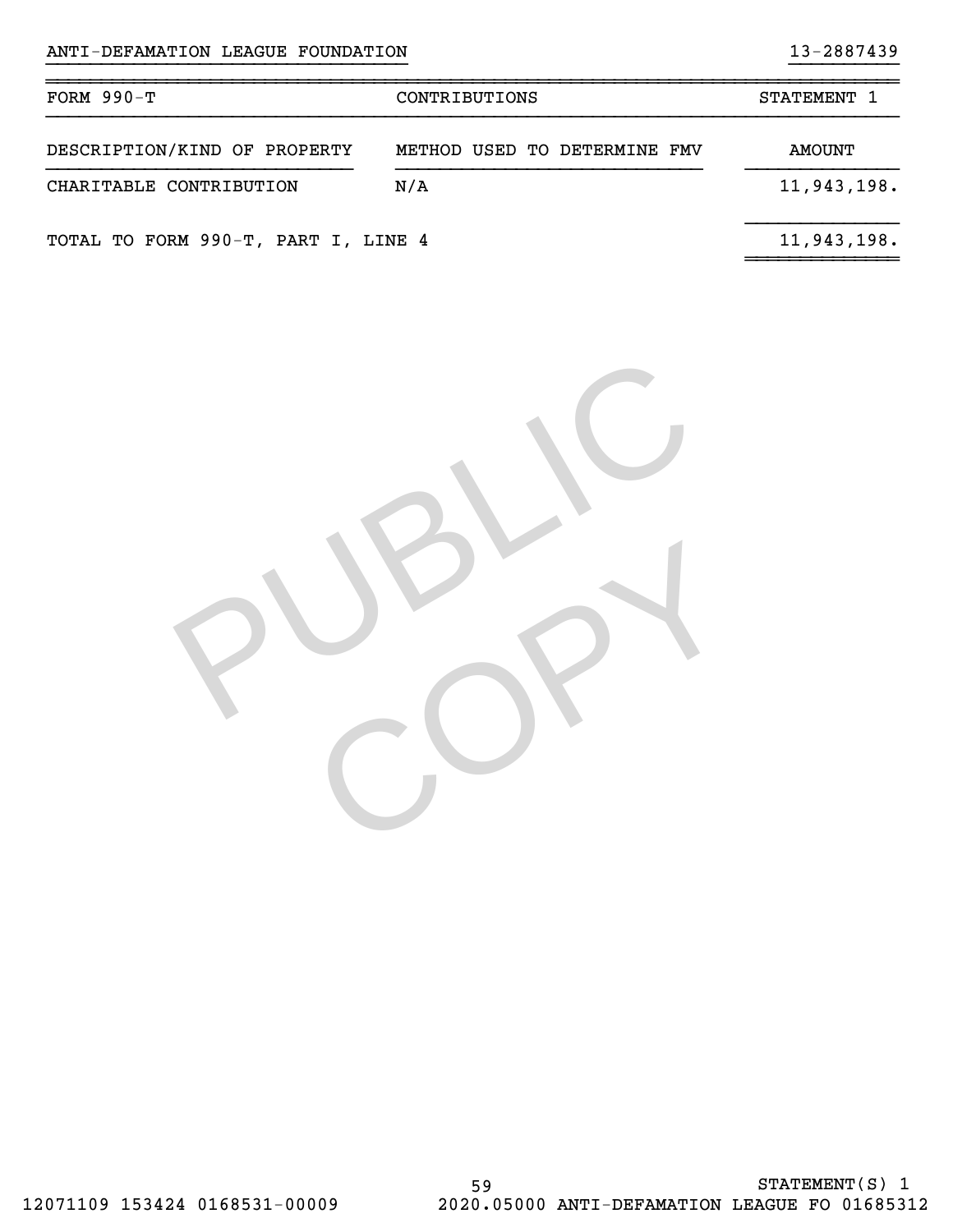| <b>FORM 990-T</b>      |                                                                                                              | CONTRIBUTIONS SUMMARY   |                               | STATEMENT 2 |
|------------------------|--------------------------------------------------------------------------------------------------------------|-------------------------|-------------------------------|-------------|
|                        | QUALIFIED CONTRIBUTIONS SUBJECT TO 100% LIMIT<br>QUALIFIED CONTRIBUTIONS SUBJECT TO                          | 25% LIMIT               | 11,943,198                    |             |
|                        | CARRYOVER OF PRIOR YEARS UNUSED CONTRIBUTIONS<br>FOR TAX YEAR 2015<br>FOR TAX YEAR 2016<br>FOR TAX YEAR 2017 |                         |                               |             |
|                        | FOR TAX YEAR 2018<br>FOR TAX YEAR 2019                                                                       | 12,051,720<br>7,881,316 |                               |             |
| <b>TOTAL CARRYOVER</b> | TOTAL CURRENT YEAR 10% CONTRIBUTIONS                                                                         |                         | 19,933,036                    |             |
|                        | TOTAL CONTRIBUTIONS AVAILABLE<br>TAXABLE INCOME LIMITATION AS ADJUSTED                                       |                         | 31,876,234<br>39,490          |             |
|                        | EXCESS CONTRIBUTIONS<br>EXCESS 100% CONTRIBUTIONS<br>TOTAL EXCESS CONTRIBUTIONS                              |                         | 31,836,744<br>0<br>31,836,744 |             |
|                        | ALLOWABLE CONTRIBUTIONS DEDUCTION                                                                            |                         |                               | 39,490      |
|                        | TOTAL CONTRIBUTION DEDUCTION                                                                                 |                         |                               | 39,490      |
|                        |                                                                                                              |                         |                               |             |

}}}}}}}}}}}}}}}}}}}}}}}}}}}}}}}}} }}}}}}}}}}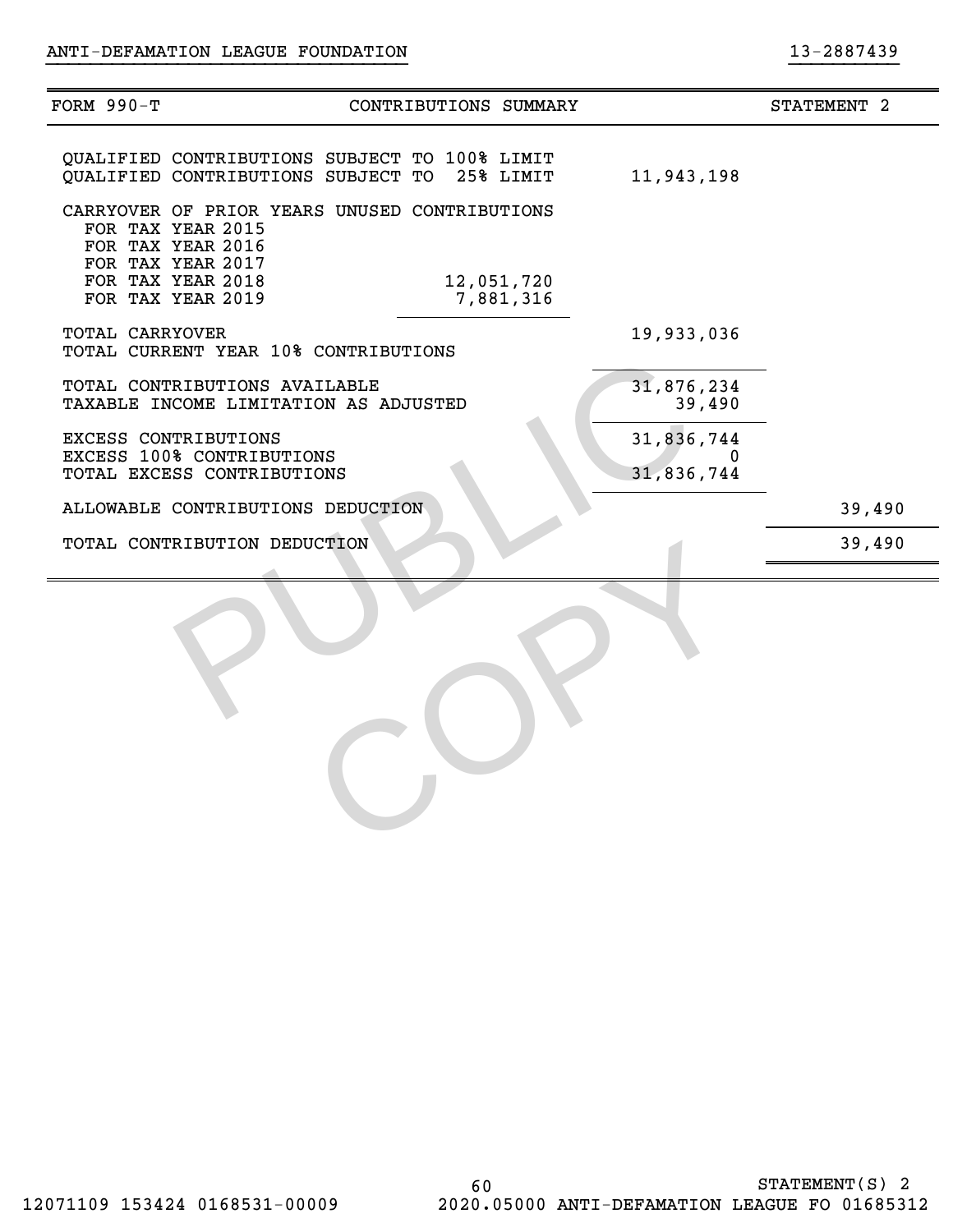### **SCHEDULE A (Form 990-T)**

Department of the Treasury Internal Revenue Service

# **Unrelated Business Taxable Income From an Unrelated Trade or Business**

**| Go to www.irs.gov/Form990T for instructions and the latest information.**

**Do not enter SSN numbers on this form as it may be made public if your organization is a 501(c)(3). |** 

OMB No. 1545-0047 **2020**

ENTITY

| Open to Public Inspection for |
|-------------------------------|
| 501(c)(3) Organizations Only  |

Name of the organization **mumber and the organization number contracts the organization number BEEnployer identification number A**

## ANTI-DEFAMATION LEAGUE FOUNDATION 13-2887439

**C5**20000 1 **1 D** Sequence: 1 of 1 Unrelated business activity code (see instructions)  $\blacktriangleright$  520000  $\blacktriangleright$   $\blacktriangleright$  9 Sequence: 1 of

### **E**Describe the unrelated trade or business  $\,blacktriangleright\!{\rm INVESTMENTS}$

| Part I          | <b>Unrelated Trade or Business Income</b>                                                                                                                                                                                     | (A) Income      | (B) Expenses |            | (C) Net        |           |
|-----------------|-------------------------------------------------------------------------------------------------------------------------------------------------------------------------------------------------------------------------------|-----------------|--------------|------------|----------------|-----------|
| 1a              | Gross receipts or sales                                                                                                                                                                                                       |                 |              |            |                |           |
| b               |                                                                                                                                                                                                                               | 1c              |              |            |                |           |
| $\mathbf{2}$    |                                                                                                                                                                                                                               | $\mathbf{2}$    |              |            |                |           |
| 3               |                                                                                                                                                                                                                               | $\mathbf{3}$    |              |            |                |           |
| 4a              | Capital gain net income (attach Sch D (Form 1041 or Form                                                                                                                                                                      |                 |              |            |                |           |
|                 | 1120)) (see instructions)                                                                                                                                                                                                     | 4a              | $-6,830.$    | $\sqrt{2}$ |                | $-6,830.$ |
| b               | Net gain (loss) (Form 4797) (attach Form 4797) (see instructions)                                                                                                                                                             | 4b              |              |            |                |           |
| c               | Capital loss deduction for trusts                                                                                                                                                                                             | 4 <sub>c</sub>  |              |            |                |           |
| 5               | Income (loss) from a partnership or an S corporation (attach                                                                                                                                                                  |                 |              |            |                |           |
|                 | statement) STATEMENT 3                                                                                                                                                                                                        | $5^{\circ}$     | 293,892.     |            |                | 293,892.  |
| 6               |                                                                                                                                                                                                                               | $6\overline{6}$ |              |            |                |           |
| 7               |                                                                                                                                                                                                                               | $\overline{7}$  |              |            |                |           |
| 8               | Interest, annuities, royalties, and rents from a controlled                                                                                                                                                                   |                 |              |            |                |           |
|                 |                                                                                                                                                                                                                               | 8               |              |            |                |           |
| 9               | Investment income of section $501(c)(7)$ , (9), or (17)                                                                                                                                                                       |                 |              |            |                |           |
|                 | organizations (Part VII)                                                                                                                                                                                                      | 9               |              |            |                |           |
| 10              |                                                                                                                                                                                                                               | 10              |              |            |                |           |
| 11              |                                                                                                                                                                                                                               | 11              |              |            |                |           |
| 12 <sub>2</sub> | Other income (see instructions; attach statement)                                                                                                                                                                             | 12              |              |            |                |           |
| 13              |                                                                                                                                                                                                                               | 13              | 287,062.     |            |                | 287,062.  |
|                 | Deductions Not Taken Elsewhere (See instructions for limitations on deductions) Deductions must be<br>Part II<br>directly connected with the unrelated business income                                                        |                 |              |            |                |           |
| $\mathbf{1}$    |                                                                                                                                                                                                                               |                 |              |            | $\mathbf{1}$   |           |
| 2               |                                                                                                                                                                                                                               |                 |              |            | $\overline{2}$ |           |
| 3               | Repairs and maintenance measurements are all and the contract of the contract of the contract of the contract of the contract of the contract of the contract of the contract of the contract of the contract of the contract |                 |              |            | 3              |           |
| 4               | Bad debts                                                                                                                                                                                                                     |                 |              |            | 4              |           |
| 5               | Interest (attach statement) (see instructions) <b>ELE STATEMENT 4</b>                                                                                                                                                         |                 |              |            | 5              | 5,686.    |
|                 |                                                                                                                                                                                                                               |                 |              |            |                | 257       |

|     |                                                                                                                                                                                                                                    | 1            |                                     |
|-----|------------------------------------------------------------------------------------------------------------------------------------------------------------------------------------------------------------------------------------|--------------|-------------------------------------|
| 2   |                                                                                                                                                                                                                                    | $\mathbf{2}$ |                                     |
| 3   | Repairs and maintenance material contracts and contracts and maintenance contracts and maintenance material contracts and maintenance                                                                                              | 3            |                                     |
|     |                                                                                                                                                                                                                                    | 4            |                                     |
| 5   | Interest (attach statement) (see instructions) SEE STATEMENT 4                                                                                                                                                                     | 5            | 5,686.                              |
| 6   | Taxes and licenses <b>communications</b> and interest contract the contract of the contract of the contract of the contract of the contract of the contract of the contract of the contract of the contract of the contract of the | 6            | 25,681.                             |
| 7   |                                                                                                                                                                                                                                    |              |                                     |
| 8   |                                                                                                                                                                                                                                    | 8b           |                                     |
| 9   |                                                                                                                                                                                                                                    | 9            | 174.                                |
| 10  |                                                                                                                                                                                                                                    | 10           |                                     |
| 11  |                                                                                                                                                                                                                                    | 11           |                                     |
| 12  |                                                                                                                                                                                                                                    | 12           |                                     |
| 13  | Excess readership costs (Part IX) material content content and a set of the state of the state of the state of                                                                                                                     | 13           |                                     |
| 14  | Other deductions (attach statement) manufactured manufactured SEE STATEMENT 5                                                                                                                                                      | 14           | 96,560.                             |
| 15  | Total deductions. Add lines 1 through 14                                                                                                                                                                                           | 15           | 128,101.                            |
| 16  | Unrelated business income before net operating loss deduction. Subtract line 15 from Part I, line 13,                                                                                                                              |              |                                     |
|     | column (C)                                                                                                                                                                                                                         | 16           | 158,961.                            |
| 17  |                                                                                                                                                                                                                                    | 17           | $0$ .                               |
| 18  |                                                                                                                                                                                                                                    | 18           | 158,961.                            |
| LHA | For Paperwork Reduction Act Notice, see instructions.                                                                                                                                                                              |              | <b>Schedule A (Form 990-T) 2020</b> |

023741 12-23-20

1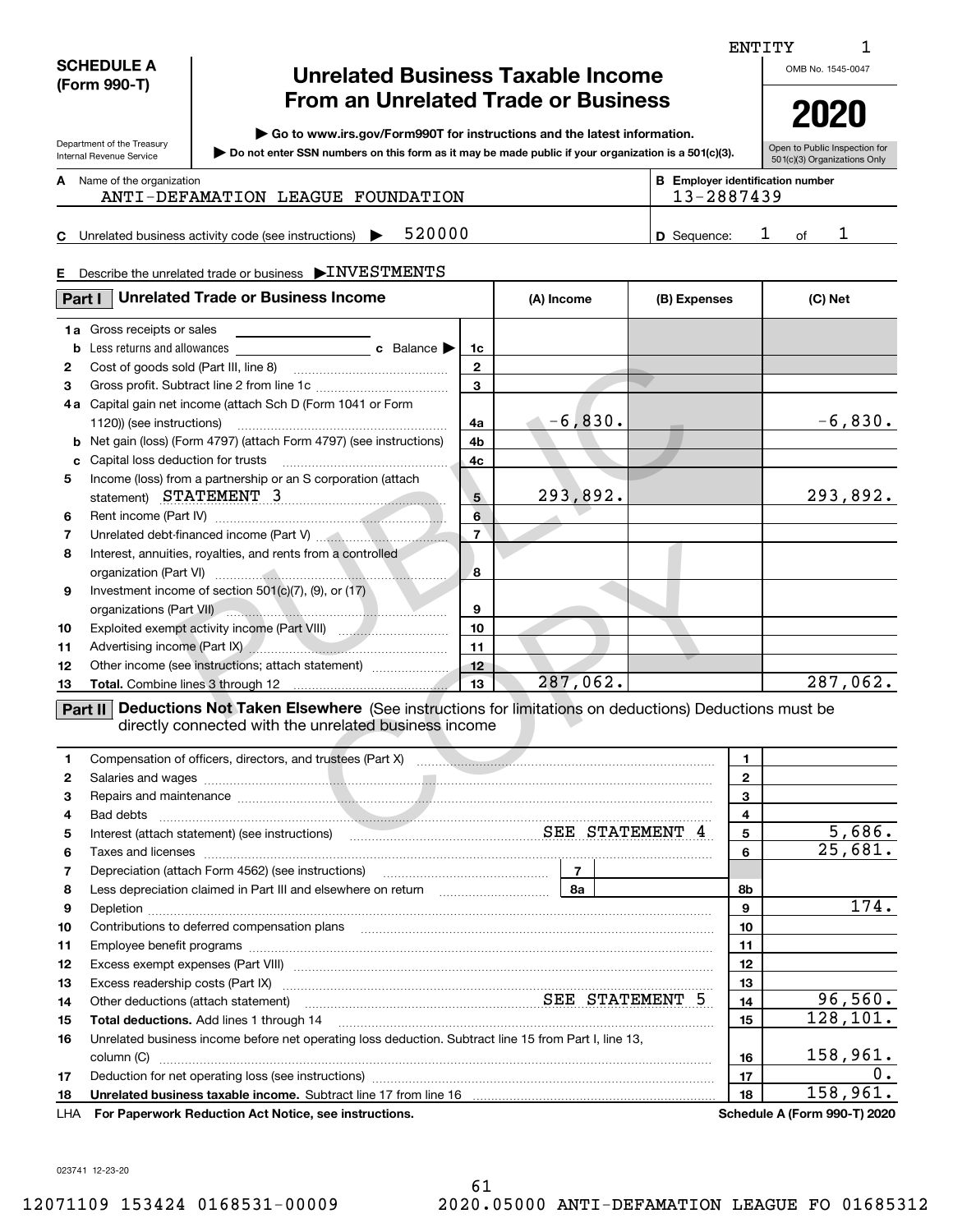|               | Schedule A (Form 990-T) 2020                                                                                                                                                                                                   |                                     |        |                | Page 2           |
|---------------|--------------------------------------------------------------------------------------------------------------------------------------------------------------------------------------------------------------------------------|-------------------------------------|--------|----------------|------------------|
| Part III      | <b>Cost of Goods Sold</b>                                                                                                                                                                                                      | Enter method of inventory valuation |        |                |                  |
| 1             | Inventory at beginning of year                                                                                                                                                                                                 |                                     |        | 1.             |                  |
| 2             |                                                                                                                                                                                                                                |                                     |        | $\mathbf{2}$   |                  |
| 3             |                                                                                                                                                                                                                                |                                     |        | 3              |                  |
| 4             |                                                                                                                                                                                                                                |                                     |        | $\overline{4}$ |                  |
| 5             | Other costs (attach statement) manufactured and contract and contract and contract and contract and contract and contract and contract and contract and contract and contract and contract and contract and contract and contr |                                     |        | 5              |                  |
| 6             |                                                                                                                                                                                                                                |                                     |        | 6              |                  |
| 7             | Inventory at end of year                                                                                                                                                                                                       |                                     |        | $\overline{7}$ |                  |
| 8             | Cost of goods sold. Subtract line 7 from line 6. Enter here and in Part I, line 2 [11] [11] Cost of goods sold. Subtract line 7 from line 6. Enter here and in Part I, line 2                                                  |                                     |        | 8              |                  |
| 9             | Do the rules of section 263A (with respect to property produced or acquired for resale) apply to the organization?                                                                                                             |                                     |        |                | Yes<br>No.       |
| Part IV       | Rent Income (From Real Property and Personal Property Leased with Real Property)                                                                                                                                               |                                     |        |                |                  |
| 1             | Description of property (property street address, city, state, ZIP code). Check if a dual-use (see instructions)                                                                                                               |                                     |        |                |                  |
|               | A                                                                                                                                                                                                                              |                                     |        |                |                  |
|               | В                                                                                                                                                                                                                              |                                     |        |                |                  |
|               | С                                                                                                                                                                                                                              |                                     |        |                |                  |
|               | D                                                                                                                                                                                                                              |                                     |        |                |                  |
|               |                                                                                                                                                                                                                                | A                                   | B      | C              | D                |
| 2             | Rent received or accrued                                                                                                                                                                                                       |                                     |        |                |                  |
| а             | From personal property (if the percentage of                                                                                                                                                                                   |                                     |        |                |                  |
|               | rent for personal property is more than 10%                                                                                                                                                                                    |                                     |        |                |                  |
|               |                                                                                                                                                                                                                                |                                     |        |                |                  |
| b             | From real and personal property (if the                                                                                                                                                                                        |                                     |        |                |                  |
|               | percentage of rent for personal property exceeds                                                                                                                                                                               |                                     |        |                |                  |
|               | 50% or if the rent is based on profit or income)<br>$\ldots$                                                                                                                                                                   |                                     |        |                |                  |
| с             | Total rents received or accrued by property.                                                                                                                                                                                   |                                     |        |                |                  |
|               | Add lines 2a and 2b, columns A through D                                                                                                                                                                                       |                                     |        |                |                  |
|               |                                                                                                                                                                                                                                |                                     |        |                |                  |
| 3             | Total rents received or accrued. Add line 2c columns A through D. Enter here and on Part I, line 6, column (A)                                                                                                                 |                                     |        |                | $0$ .            |
|               | Deductions directly connected with the income                                                                                                                                                                                  |                                     |        |                |                  |
| 4             | in lines $2(a)$ and $2(b)$ (attach statement) $\ldots$                                                                                                                                                                         |                                     |        |                |                  |
|               |                                                                                                                                                                                                                                |                                     |        |                |                  |
| 5             |                                                                                                                                                                                                                                |                                     |        |                | 0.               |
| <b>Part V</b> | <b>Unrelated Debt-Financed Income</b> (see instructions)                                                                                                                                                                       |                                     |        |                |                  |
| 1             | Description of debt-financed property (street address, city, state, ZIP code). Check if a dual-use (see instructions)                                                                                                          |                                     |        |                |                  |
|               | Α                                                                                                                                                                                                                              |                                     |        |                |                  |
|               | В                                                                                                                                                                                                                              |                                     |        |                |                  |
|               | C                                                                                                                                                                                                                              |                                     |        |                |                  |
|               | D                                                                                                                                                                                                                              |                                     |        |                |                  |
|               |                                                                                                                                                                                                                                | A                                   | В      | С              | D                |
| 2             | Gross income from or allocable to debt-financed                                                                                                                                                                                |                                     |        |                |                  |
|               |                                                                                                                                                                                                                                |                                     |        |                |                  |
| 3             | Deductions directly connected with or allocable                                                                                                                                                                                |                                     |        |                |                  |
|               | to debt-financed property                                                                                                                                                                                                      |                                     |        |                |                  |
| а             | Straight line depreciation (attach statement)<br>$\overline{\phantom{a}}$                                                                                                                                                      |                                     |        |                |                  |
| b             | Other deductions (attach statement)                                                                                                                                                                                            |                                     |        |                |                  |
| с             | Total deductions (add lines 3a and 3b,                                                                                                                                                                                         |                                     |        |                |                  |
|               |                                                                                                                                                                                                                                |                                     |        |                |                  |
| 4             | Amount of average acquisition debt on or allocable                                                                                                                                                                             |                                     |        |                |                  |
|               | to debt-financed property (attach statement)                                                                                                                                                                                   |                                     |        |                |                  |
| 5             | Average adjusted basis of or allocable to debt-                                                                                                                                                                                |                                     |        |                |                  |
|               | financed property (attach statement)                                                                                                                                                                                           |                                     |        |                |                  |
| 6             |                                                                                                                                                                                                                                |                                     | %<br>% | %              | %                |
| 7             | Gross income reportable. Multiply line 2 by line 6                                                                                                                                                                             |                                     |        |                |                  |
| 8             | Total gross income (add line 7, columns A through D). Enter here and on Part I, line 7, column (A)                                                                                                                             |                                     |        |                | $\overline{0}$ . |

| <b>9</b> Allocable deductions. Multiply line 3c by line 6                                                    |  |  |
|--------------------------------------------------------------------------------------------------------------|--|--|
| 10 Total allocable deductions. Add line 9, columns A through D. Enter here and on Part I, line 7, column (B) |  |  |

62

023721 12-23-20

 $\overline{0}$ . 0.

12071109 153424 0168531-00009 2020.05000 ANTI-DEFAMATION LEAGUE FO 01685312

 $\blacktriangleright$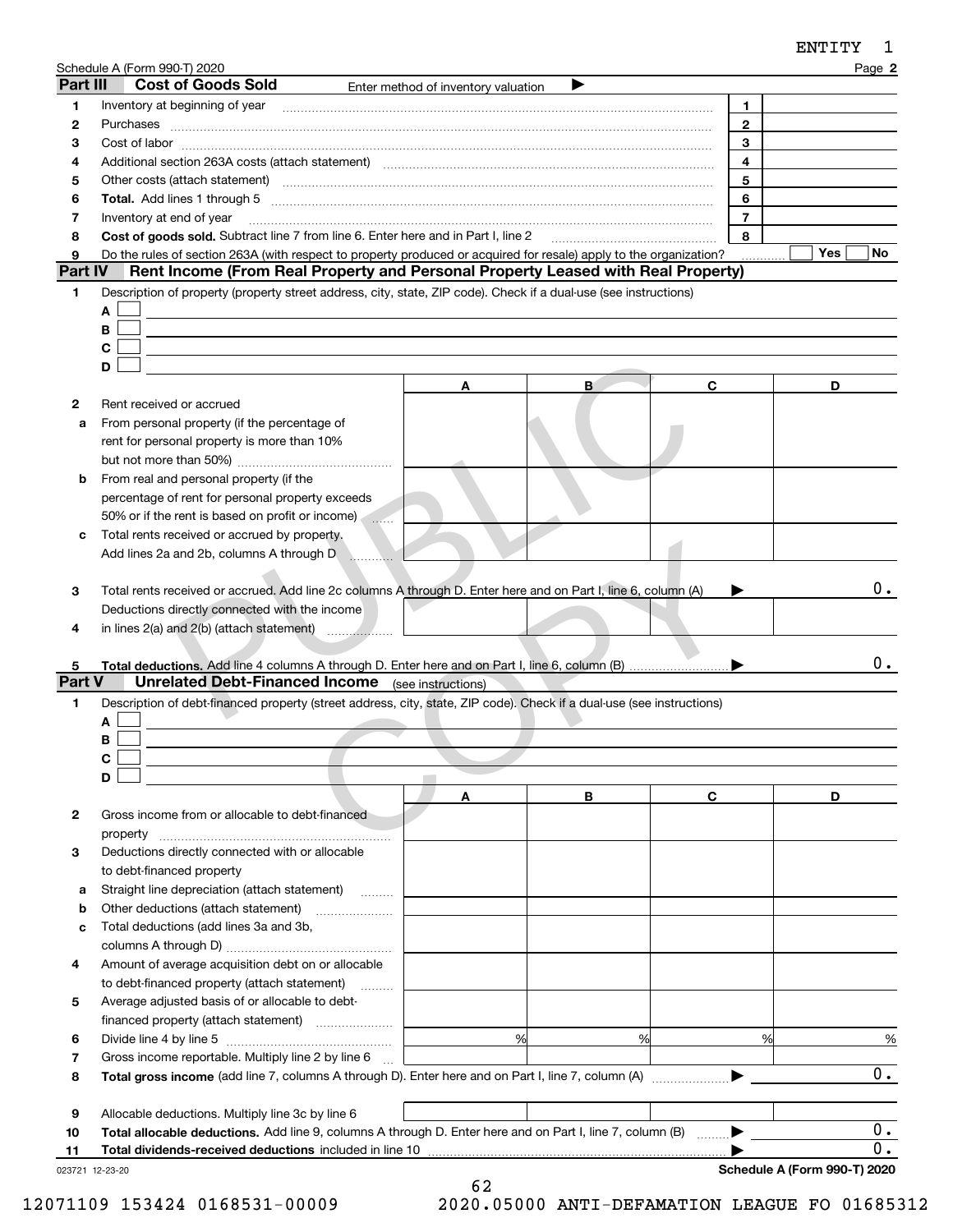| Part VI Interest, Annuities, Royalties, and Rents from Controlled Organizations<br>(see instructions)<br><b>Exempt Controlled Organizations</b><br>5. Part of column 4<br>1. Name of controlled<br>3. Net unrelated<br>4. Total of specified<br>6. Deductions directly<br>2. Employer<br>that is included in the<br>identification<br>income (loss)<br>payments made<br>connected with<br>organization<br>controlling organiza-<br>(see instructions)<br>income in column 5<br>number<br>tion's gross income<br>(1)<br>(2)<br>(3)<br>(4)<br>Nonexempt Controlled Organizations<br>7. Taxable Income<br>9. Total of specified<br>11. Deductions directly<br>8. Net unrelated<br><b>10.</b> Part of column 9<br>that is included in the<br>income (loss)<br>payments made<br>connected with<br>controlling organization's<br>(see instructions)<br>income in column 10<br>gross income<br>(1)<br>(2)<br>(3)<br>(4)<br>Add columns 5 and 10.<br>Add columns 6 and 11.<br>Enter here and on Part I,<br>Enter here and on Part I,<br>line 8, column (A)<br>line 8, column (B)<br>0.<br>$0$ .<br>Totals<br><b>Part VII</b><br>Investment Income of a Section 501(c)(7), (9), or (17) Organization<br>(see instructions)<br>1. Description of income<br>2. Amount of<br>4. Set-asides<br>3. Deductions<br>and set-asides<br>income<br>directly connected<br>(attach statement)<br>(add cols $3$ and $4$ )<br>(attach statement)<br>(1)<br>(2)<br>(3)<br>(4)<br>Add amounts in<br>Add amounts in<br>column 2. Enter<br>column 5. Enter<br>here and on Part I.<br>here and on Part I,<br>line 9, column (A)<br>line 9, column (B)<br>0.<br>0.<br>Totals<br><b>Part VIII</b><br><b>Exploited Exempt Activity Income, Other Than Advertising Income</b><br>(see instructions)<br>Description of exploited activity:<br>1<br>2<br>Gross unrelated business income from trade or business. Enter here and on Part I, line 10, column (A)<br>2<br>3<br>Expenses directly connected with production of unrelated business income. Enter here and on Part I,<br>3<br>line 10, column (B) |  | Schedule A (Form 990-T) 2020 |  |  |  |  |  |  |  |  | Page 3              |
|--------------------------------------------------------------------------------------------------------------------------------------------------------------------------------------------------------------------------------------------------------------------------------------------------------------------------------------------------------------------------------------------------------------------------------------------------------------------------------------------------------------------------------------------------------------------------------------------------------------------------------------------------------------------------------------------------------------------------------------------------------------------------------------------------------------------------------------------------------------------------------------------------------------------------------------------------------------------------------------------------------------------------------------------------------------------------------------------------------------------------------------------------------------------------------------------------------------------------------------------------------------------------------------------------------------------------------------------------------------------------------------------------------------------------------------------------------------------------------------------------------------------------------------------------------------------------------------------------------------------------------------------------------------------------------------------------------------------------------------------------------------------------------------------------------------------------------------------------------------------------------------------------------------------------------------------------------------------------------------------------------------------------------------------------------------------------|--|------------------------------|--|--|--|--|--|--|--|--|---------------------|
|                                                                                                                                                                                                                                                                                                                                                                                                                                                                                                                                                                                                                                                                                                                                                                                                                                                                                                                                                                                                                                                                                                                                                                                                                                                                                                                                                                                                                                                                                                                                                                                                                                                                                                                                                                                                                                                                                                                                                                                                                                                                          |  |                              |  |  |  |  |  |  |  |  |                     |
|                                                                                                                                                                                                                                                                                                                                                                                                                                                                                                                                                                                                                                                                                                                                                                                                                                                                                                                                                                                                                                                                                                                                                                                                                                                                                                                                                                                                                                                                                                                                                                                                                                                                                                                                                                                                                                                                                                                                                                                                                                                                          |  |                              |  |  |  |  |  |  |  |  |                     |
|                                                                                                                                                                                                                                                                                                                                                                                                                                                                                                                                                                                                                                                                                                                                                                                                                                                                                                                                                                                                                                                                                                                                                                                                                                                                                                                                                                                                                                                                                                                                                                                                                                                                                                                                                                                                                                                                                                                                                                                                                                                                          |  |                              |  |  |  |  |  |  |  |  |                     |
|                                                                                                                                                                                                                                                                                                                                                                                                                                                                                                                                                                                                                                                                                                                                                                                                                                                                                                                                                                                                                                                                                                                                                                                                                                                                                                                                                                                                                                                                                                                                                                                                                                                                                                                                                                                                                                                                                                                                                                                                                                                                          |  |                              |  |  |  |  |  |  |  |  |                     |
|                                                                                                                                                                                                                                                                                                                                                                                                                                                                                                                                                                                                                                                                                                                                                                                                                                                                                                                                                                                                                                                                                                                                                                                                                                                                                                                                                                                                                                                                                                                                                                                                                                                                                                                                                                                                                                                                                                                                                                                                                                                                          |  |                              |  |  |  |  |  |  |  |  |                     |
|                                                                                                                                                                                                                                                                                                                                                                                                                                                                                                                                                                                                                                                                                                                                                                                                                                                                                                                                                                                                                                                                                                                                                                                                                                                                                                                                                                                                                                                                                                                                                                                                                                                                                                                                                                                                                                                                                                                                                                                                                                                                          |  |                              |  |  |  |  |  |  |  |  |                     |
|                                                                                                                                                                                                                                                                                                                                                                                                                                                                                                                                                                                                                                                                                                                                                                                                                                                                                                                                                                                                                                                                                                                                                                                                                                                                                                                                                                                                                                                                                                                                                                                                                                                                                                                                                                                                                                                                                                                                                                                                                                                                          |  |                              |  |  |  |  |  |  |  |  |                     |
|                                                                                                                                                                                                                                                                                                                                                                                                                                                                                                                                                                                                                                                                                                                                                                                                                                                                                                                                                                                                                                                                                                                                                                                                                                                                                                                                                                                                                                                                                                                                                                                                                                                                                                                                                                                                                                                                                                                                                                                                                                                                          |  |                              |  |  |  |  |  |  |  |  |                     |
|                                                                                                                                                                                                                                                                                                                                                                                                                                                                                                                                                                                                                                                                                                                                                                                                                                                                                                                                                                                                                                                                                                                                                                                                                                                                                                                                                                                                                                                                                                                                                                                                                                                                                                                                                                                                                                                                                                                                                                                                                                                                          |  |                              |  |  |  |  |  |  |  |  |                     |
|                                                                                                                                                                                                                                                                                                                                                                                                                                                                                                                                                                                                                                                                                                                                                                                                                                                                                                                                                                                                                                                                                                                                                                                                                                                                                                                                                                                                                                                                                                                                                                                                                                                                                                                                                                                                                                                                                                                                                                                                                                                                          |  |                              |  |  |  |  |  |  |  |  |                     |
|                                                                                                                                                                                                                                                                                                                                                                                                                                                                                                                                                                                                                                                                                                                                                                                                                                                                                                                                                                                                                                                                                                                                                                                                                                                                                                                                                                                                                                                                                                                                                                                                                                                                                                                                                                                                                                                                                                                                                                                                                                                                          |  |                              |  |  |  |  |  |  |  |  |                     |
|                                                                                                                                                                                                                                                                                                                                                                                                                                                                                                                                                                                                                                                                                                                                                                                                                                                                                                                                                                                                                                                                                                                                                                                                                                                                                                                                                                                                                                                                                                                                                                                                                                                                                                                                                                                                                                                                                                                                                                                                                                                                          |  |                              |  |  |  |  |  |  |  |  |                     |
|                                                                                                                                                                                                                                                                                                                                                                                                                                                                                                                                                                                                                                                                                                                                                                                                                                                                                                                                                                                                                                                                                                                                                                                                                                                                                                                                                                                                                                                                                                                                                                                                                                                                                                                                                                                                                                                                                                                                                                                                                                                                          |  |                              |  |  |  |  |  |  |  |  |                     |
|                                                                                                                                                                                                                                                                                                                                                                                                                                                                                                                                                                                                                                                                                                                                                                                                                                                                                                                                                                                                                                                                                                                                                                                                                                                                                                                                                                                                                                                                                                                                                                                                                                                                                                                                                                                                                                                                                                                                                                                                                                                                          |  |                              |  |  |  |  |  |  |  |  |                     |
|                                                                                                                                                                                                                                                                                                                                                                                                                                                                                                                                                                                                                                                                                                                                                                                                                                                                                                                                                                                                                                                                                                                                                                                                                                                                                                                                                                                                                                                                                                                                                                                                                                                                                                                                                                                                                                                                                                                                                                                                                                                                          |  |                              |  |  |  |  |  |  |  |  |                     |
|                                                                                                                                                                                                                                                                                                                                                                                                                                                                                                                                                                                                                                                                                                                                                                                                                                                                                                                                                                                                                                                                                                                                                                                                                                                                                                                                                                                                                                                                                                                                                                                                                                                                                                                                                                                                                                                                                                                                                                                                                                                                          |  |                              |  |  |  |  |  |  |  |  | 5. Total deductions |
|                                                                                                                                                                                                                                                                                                                                                                                                                                                                                                                                                                                                                                                                                                                                                                                                                                                                                                                                                                                                                                                                                                                                                                                                                                                                                                                                                                                                                                                                                                                                                                                                                                                                                                                                                                                                                                                                                                                                                                                                                                                                          |  |                              |  |  |  |  |  |  |  |  |                     |
|                                                                                                                                                                                                                                                                                                                                                                                                                                                                                                                                                                                                                                                                                                                                                                                                                                                                                                                                                                                                                                                                                                                                                                                                                                                                                                                                                                                                                                                                                                                                                                                                                                                                                                                                                                                                                                                                                                                                                                                                                                                                          |  |                              |  |  |  |  |  |  |  |  |                     |
|                                                                                                                                                                                                                                                                                                                                                                                                                                                                                                                                                                                                                                                                                                                                                                                                                                                                                                                                                                                                                                                                                                                                                                                                                                                                                                                                                                                                                                                                                                                                                                                                                                                                                                                                                                                                                                                                                                                                                                                                                                                                          |  |                              |  |  |  |  |  |  |  |  |                     |
|                                                                                                                                                                                                                                                                                                                                                                                                                                                                                                                                                                                                                                                                                                                                                                                                                                                                                                                                                                                                                                                                                                                                                                                                                                                                                                                                                                                                                                                                                                                                                                                                                                                                                                                                                                                                                                                                                                                                                                                                                                                                          |  |                              |  |  |  |  |  |  |  |  |                     |
|                                                                                                                                                                                                                                                                                                                                                                                                                                                                                                                                                                                                                                                                                                                                                                                                                                                                                                                                                                                                                                                                                                                                                                                                                                                                                                                                                                                                                                                                                                                                                                                                                                                                                                                                                                                                                                                                                                                                                                                                                                                                          |  |                              |  |  |  |  |  |  |  |  |                     |
|                                                                                                                                                                                                                                                                                                                                                                                                                                                                                                                                                                                                                                                                                                                                                                                                                                                                                                                                                                                                                                                                                                                                                                                                                                                                                                                                                                                                                                                                                                                                                                                                                                                                                                                                                                                                                                                                                                                                                                                                                                                                          |  |                              |  |  |  |  |  |  |  |  |                     |
|                                                                                                                                                                                                                                                                                                                                                                                                                                                                                                                                                                                                                                                                                                                                                                                                                                                                                                                                                                                                                                                                                                                                                                                                                                                                                                                                                                                                                                                                                                                                                                                                                                                                                                                                                                                                                                                                                                                                                                                                                                                                          |  |                              |  |  |  |  |  |  |  |  |                     |
|                                                                                                                                                                                                                                                                                                                                                                                                                                                                                                                                                                                                                                                                                                                                                                                                                                                                                                                                                                                                                                                                                                                                                                                                                                                                                                                                                                                                                                                                                                                                                                                                                                                                                                                                                                                                                                                                                                                                                                                                                                                                          |  |                              |  |  |  |  |  |  |  |  |                     |
|                                                                                                                                                                                                                                                                                                                                                                                                                                                                                                                                                                                                                                                                                                                                                                                                                                                                                                                                                                                                                                                                                                                                                                                                                                                                                                                                                                                                                                                                                                                                                                                                                                                                                                                                                                                                                                                                                                                                                                                                                                                                          |  |                              |  |  |  |  |  |  |  |  |                     |
| Net income (loss) from unrelated trade or business. Subtract line 3 from line 2. If a gain, complete<br>4                                                                                                                                                                                                                                                                                                                                                                                                                                                                                                                                                                                                                                                                                                                                                                                                                                                                                                                                                                                                                                                                                                                                                                                                                                                                                                                                                                                                                                                                                                                                                                                                                                                                                                                                                                                                                                                                                                                                                                |  |                              |  |  |  |  |  |  |  |  |                     |
| 4                                                                                                                                                                                                                                                                                                                                                                                                                                                                                                                                                                                                                                                                                                                                                                                                                                                                                                                                                                                                                                                                                                                                                                                                                                                                                                                                                                                                                                                                                                                                                                                                                                                                                                                                                                                                                                                                                                                                                                                                                                                                        |  |                              |  |  |  |  |  |  |  |  |                     |
| 5<br>5                                                                                                                                                                                                                                                                                                                                                                                                                                                                                                                                                                                                                                                                                                                                                                                                                                                                                                                                                                                                                                                                                                                                                                                                                                                                                                                                                                                                                                                                                                                                                                                                                                                                                                                                                                                                                                                                                                                                                                                                                                                                   |  |                              |  |  |  |  |  |  |  |  |                     |
| 6<br>Expenses attributable to income entered on line 5 [111] [12] manufacture in the state in the state in the state of the state in the state in the state in the state in the state in the state in the state in the state in the<br>6                                                                                                                                                                                                                                                                                                                                                                                                                                                                                                                                                                                                                                                                                                                                                                                                                                                                                                                                                                                                                                                                                                                                                                                                                                                                                                                                                                                                                                                                                                                                                                                                                                                                                                                                                                                                                                 |  |                              |  |  |  |  |  |  |  |  |                     |
| Excess exempt expenses. Subtract line 5 from line 6, but do not enter more than the amount on line<br>7                                                                                                                                                                                                                                                                                                                                                                                                                                                                                                                                                                                                                                                                                                                                                                                                                                                                                                                                                                                                                                                                                                                                                                                                                                                                                                                                                                                                                                                                                                                                                                                                                                                                                                                                                                                                                                                                                                                                                                  |  |                              |  |  |  |  |  |  |  |  |                     |
| 7<br>$0.00 \pm 0.000$                                                                                                                                                                                                                                                                                                                                                                                                                                                                                                                                                                                                                                                                                                                                                                                                                                                                                                                                                                                                                                                                                                                                                                                                                                                                                                                                                                                                                                                                                                                                                                                                                                                                                                                                                                                                                                                                                                                                                                                                                                                    |  |                              |  |  |  |  |  |  |  |  |                     |

**Schedule A (Form 990-T) 2020**

023731 12-23-20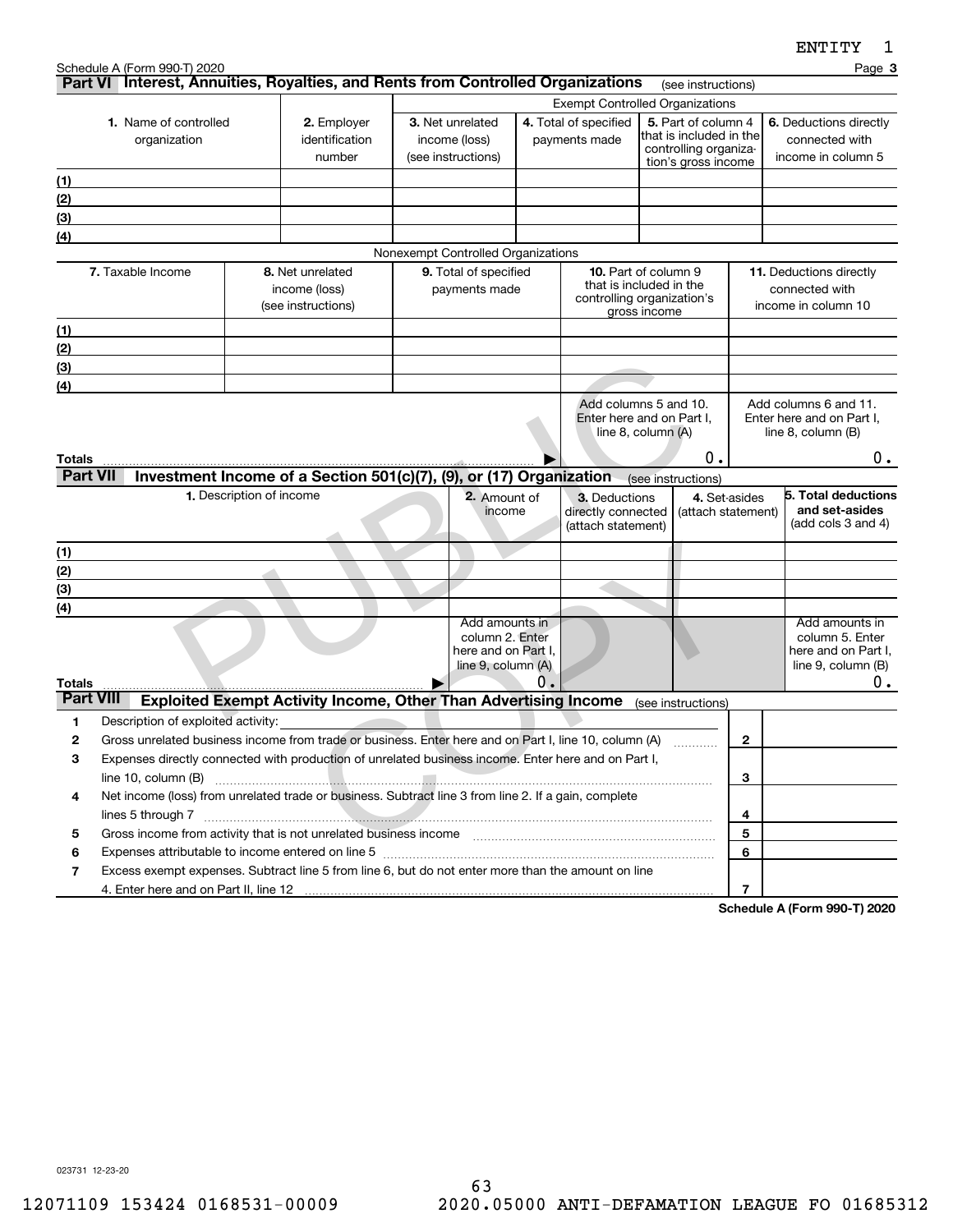| Part IX        | Schedule A (Form 990-T) 2020<br><b>Advertising Income</b>                                            |          |   |                 | Page 4             |
|----------------|------------------------------------------------------------------------------------------------------|----------|---|-----------------|--------------------|
| 1              | Name(s) of periodical(s). Check box if reporting two or more periodicals on a consolidated basis.    |          |   |                 |                    |
|                | A                                                                                                    |          |   |                 |                    |
|                | В                                                                                                    |          |   |                 |                    |
|                | C                                                                                                    |          |   |                 |                    |
|                | D                                                                                                    |          |   |                 |                    |
|                | Enter amounts for each periodical listed above in the corresponding column.                          |          |   |                 |                    |
|                |                                                                                                      | A        | В | C               | D                  |
| 2              | Gross advertising income                                                                             |          |   |                 |                    |
|                |                                                                                                      |          |   |                 | 0.                 |
| a              |                                                                                                      |          |   |                 |                    |
| 3              | Direct advertising costs by periodical                                                               |          |   |                 |                    |
| a              |                                                                                                      |          |   |                 | $\overline{0}$ .   |
|                |                                                                                                      |          |   |                 |                    |
| 4              | Advertising gain (loss). Subtract line 3 from line                                                   |          |   |                 |                    |
|                | 2. For any column in line 4 showing a gain,                                                          |          |   |                 |                    |
|                | complete lines 5 through 8. For any column in                                                        |          |   |                 |                    |
|                | line 4 showing a loss or zero, do not complete                                                       |          |   |                 |                    |
|                | lines 5 through 7, and enter zero on line 8                                                          |          |   |                 |                    |
| 5              |                                                                                                      |          |   |                 |                    |
| 6              |                                                                                                      |          |   |                 |                    |
| 7              | Excess readership costs. If line 6 is less than                                                      |          |   |                 |                    |
|                | line 5, subtract line 6 from line 5. If line 5 is less                                               |          |   |                 |                    |
|                |                                                                                                      |          |   |                 |                    |
| 8              | Excess readership costs allowed as a                                                                 |          |   |                 |                    |
|                | deduction. For each column showing a gain on                                                         |          |   |                 |                    |
|                | line 4, enter the lesser of line 4 or line 7                                                         |          |   |                 |                    |
| a              | Add line 8, columns A through D. Enter the greater of the line 8a, columns total or zero here and on |          |   |                 |                    |
|                |                                                                                                      |          |   |                 | 0.                 |
| Part X         | <b>Compensation of Officers, Directors, and Trustees</b> (see instructions)                          |          |   |                 |                    |
|                |                                                                                                      |          |   | 3. Percentage   | 4. Compensation    |
|                | 1. Name                                                                                              | 2. Title |   | of time devoted | attributable to    |
|                |                                                                                                      |          |   | to business     | unrelated business |
| (1)            |                                                                                                      |          |   | %               |                    |
| (2)            |                                                                                                      |          |   | %               |                    |
| (3)            |                                                                                                      |          |   | %               |                    |
| (4)            |                                                                                                      |          |   |                 |                    |
|                |                                                                                                      |          |   |                 |                    |
|                | Total. Enter here and on Part II, line 1                                                             |          |   |                 | 0.                 |
| <b>Part XI</b> | <b>Supplemental Information</b> (see instructions)                                                   |          |   |                 |                    |
|                |                                                                                                      |          |   |                 |                    |
|                |                                                                                                      |          |   |                 |                    |
|                |                                                                                                      |          |   |                 |                    |

023732 12-23-20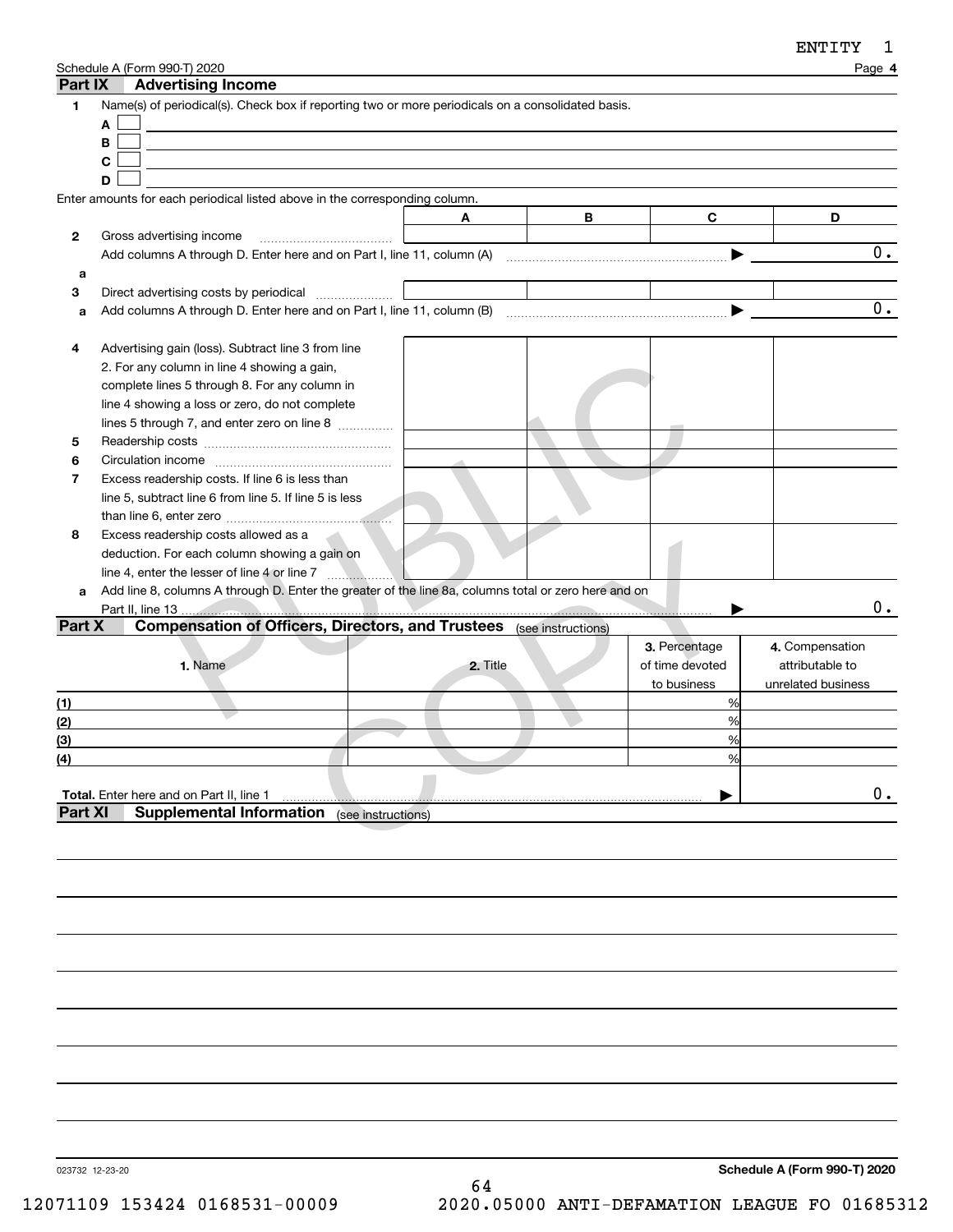| FORM $990-T (A)$                                                                                                                                                                                     | INCOME (LOSS) FROM PARTNERSHIPS |                      |  | STATEMENT 3                                                          |
|------------------------------------------------------------------------------------------------------------------------------------------------------------------------------------------------------|---------------------------------|----------------------|--|----------------------------------------------------------------------|
| <b>DESCRIPTION</b>                                                                                                                                                                                   |                                 |                      |  | NET INCOME<br>OR (LOSS)                                              |
| - ORDINARY BUSINESS INCOME (LOSS)<br>- NET RENTAL REAL ESTATE INCOME<br>- OTHER NET RENTAL INCOME (LOSS)<br>- INTEREST INCOME<br>- DIVIDEND INCOME<br>- ROYALTIES<br>- OTHER PORTFOLIO INCOME (LOSS) |                                 |                      |  | $-6,832.$<br>273,131.<br>225.<br>2,515.<br>23,370.<br>107.<br>1,376. |
| TOTAL INCLUDED ON SCHEDULE A, PART I, LINE 5                                                                                                                                                         |                                 |                      |  | 293,892.                                                             |
|                                                                                                                                                                                                      |                                 |                      |  |                                                                      |
| FORM $990-T (A)$                                                                                                                                                                                     |                                 | <b>INTEREST PAID</b> |  | STATEMENT 4                                                          |
| DESCRIPTION                                                                                                                                                                                          |                                 |                      |  | <b>AMOUNT</b>                                                        |
| LP INVESTMENT INTEREST EXPENSE                                                                                                                                                                       |                                 |                      |  | 5,686.                                                               |
| TOTAL TO SCHEDULE A, PART II, LINE 5                                                                                                                                                                 |                                 |                      |  | 5,686.                                                               |
|                                                                                                                                                                                                      |                                 |                      |  |                                                                      |
| FORM $990-T (A)$                                                                                                                                                                                     |                                 | OTHER DEDUCTIONS     |  | STATEMENT 5                                                          |
| DESCRIPTION                                                                                                                                                                                          |                                 |                      |  | <b>AMOUNT</b>                                                        |
| TAX PREPARATION FEE<br>LP INVESTMENT EXPENSES                                                                                                                                                        |                                 |                      |  | 3,000.<br>93,560.                                                    |
| TOTAL TO SCHEDULE A, PART II, LINE 14                                                                                                                                                                |                                 |                      |  | 96,560.                                                              |

}}}}}}}}}}}}}}}}}}}}}}}}}}}}}}}}} }}}}}}}}}}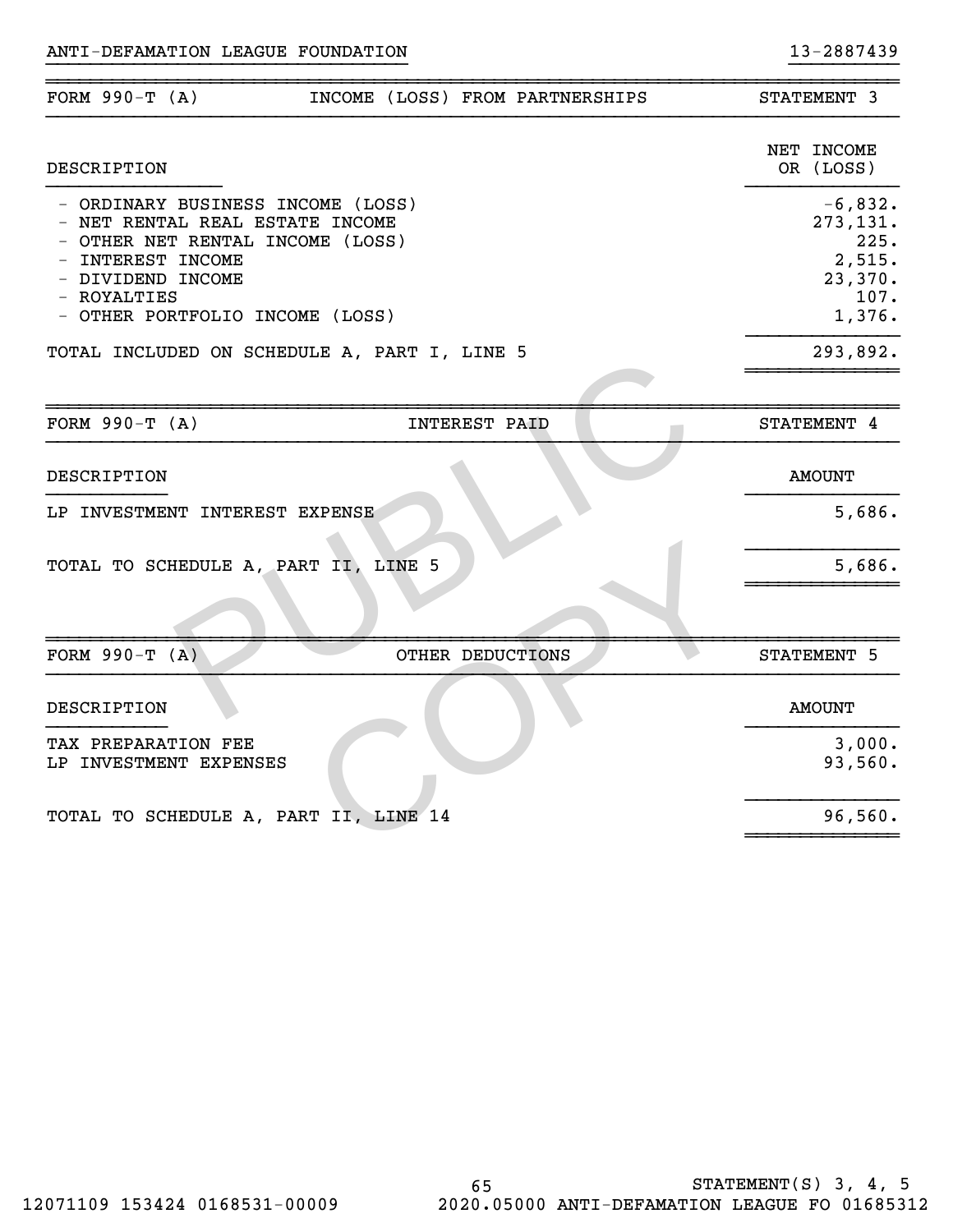Department of the Treasury Internal Revenue Service

### Name

г

### **| Go to www.irs.gov/Form1120 for instructions and the latest information. | Attach to Form 1120, 1120-C, 1120-F, 1120-FSC, 1120-H, 1120-IC-DISC, 1120-L, 1120-ND, 1120-PC, 1120-POL, 1120-REIT, 1120-RIC, 1120-SF, or certain Forms 990-T. Capital Gains and Losses**

OMB No. 1545-0123

**2020**

**Employer identification number**

 $\blacktriangleright$   $\Box$  Yes  $\boxed{X}$  No

# ANTI-DEFAMATION LEAGUE FOUNDATION 13-2887439

| Deut L. Chaut Taum Conital Caing and Langes - Assats Hald Cup Vaculari Lang                                      |
|------------------------------------------------------------------------------------------------------------------|
| If "Yes," attach Form 8949 and see its instructions for additional requirements for reporting your gain or loss. |
| Did the corporation dispose of any investment(s) in a qualified opportunity fund during the tax year?            |

|   | See instructions for how to figure the amounts<br>to enter on the lines below.                                                                                                                                                                                                                             | (d)<br>Proceeds                  | (e)<br>Cost                      | (g) Adjustments to gain<br>or loss from Form(s) 8949,                                |                | (h) Gain or (loss)<br>Subtract column (e) from<br>column (d) and combine the |
|---|------------------------------------------------------------------------------------------------------------------------------------------------------------------------------------------------------------------------------------------------------------------------------------------------------------|----------------------------------|----------------------------------|--------------------------------------------------------------------------------------|----------------|------------------------------------------------------------------------------|
|   | This form may be easier to complete if you<br>round off cents to whole dollars.                                                                                                                                                                                                                            | (sales price)                    | (or other basis)                 | Part I, line 2, column (g)                                                           |                | result with column (g)                                                       |
|   | <b>1a</b> Totals for all short-term transactions<br>reported on Form 1099-B for which basis<br>was reported to the IRS and for which you<br>have no adjustments (see instructions).<br>However, if you choose to report all these<br>transactions on Form 8949, leave this line<br>blank and go to line 1b |                                  |                                  |                                                                                      |                |                                                                              |
|   | <b>1b</b> Totals for all transactions reported on                                                                                                                                                                                                                                                          |                                  |                                  |                                                                                      |                |                                                                              |
|   | Form(s) 8949 with <b>Box A</b> checked                                                                                                                                                                                                                                                                     |                                  | 1,028.                           |                                                                                      |                | $-1,028.$                                                                    |
|   | 2 Totals for all transactions reported on<br>Form(s) 8949 with <b>Box B</b> checked                                                                                                                                                                                                                        |                                  |                                  |                                                                                      |                |                                                                              |
|   | 3 Totals for all transactions reported on                                                                                                                                                                                                                                                                  |                                  |                                  |                                                                                      |                |                                                                              |
|   | Form(s) 8949 with <b>Box C</b> checked                                                                                                                                                                                                                                                                     |                                  |                                  |                                                                                      |                |                                                                              |
|   | 4 Short-term capital gain from installment sales from Form 6252, line 26 or 37                                                                                                                                                                                                                             |                                  |                                  |                                                                                      | 4              |                                                                              |
| 5 | Short-term capital gain or (loss) from like-kind exchanges from Form 8824 [10] Manus Manus Manus Manus Museum                                                                                                                                                                                              |                                  |                                  |                                                                                      | 5              |                                                                              |
|   | 6 Unused capital loss carryover (attach computation)                                                                                                                                                                                                                                                       |                                  |                                  |                                                                                      | 6              |                                                                              |
|   |                                                                                                                                                                                                                                                                                                            |                                  |                                  |                                                                                      | $\overline{7}$ | $-1,028.$                                                                    |
|   | Long-Term Capital Gains and Losses - Assets Held More Than One Year<br>Part II                                                                                                                                                                                                                             |                                  |                                  |                                                                                      |                |                                                                              |
|   | See instructions for how to figure the amounts<br>to enter on the lines below.<br>This form may be easier to complete if you                                                                                                                                                                               | (d)<br>Proceeds<br>(sales price) | (e)<br>Cost<br>(or other basis). | (g) Adjustments to gain<br>or loss from Form(s) 8949,<br>Part II, line 2, column (g) |                | (h) Gain or (loss)<br>Subtract column (e) from<br>column (d) and combine the |
|   | round off cents to whole dollars.                                                                                                                                                                                                                                                                          |                                  |                                  |                                                                                      |                | result with column (g)                                                       |
|   |                                                                                                                                                                                                                                                                                                            |                                  |                                  |                                                                                      |                |                                                                              |
|   | 8a Totals for all long-term transactions reported<br>on Form 1099-B for which basis was<br>reported to the IRS and for which you have<br>no adjustments (see instructions). However,<br>if you choose to report all these transactions<br>on Form 8949, leave this line blank and go to<br>line 8b         |                                  |                                  |                                                                                      |                |                                                                              |
|   | 8b Totals for all transactions reported on                                                                                                                                                                                                                                                                 |                                  |                                  |                                                                                      |                |                                                                              |
|   | Form(s) 8949 with <b>Box D</b> checked                                                                                                                                                                                                                                                                     |                                  | 5,802.                           |                                                                                      |                | $-5,802.$                                                                    |
|   | <b>9</b> Totals for all transactions reported on                                                                                                                                                                                                                                                           |                                  |                                  |                                                                                      |                |                                                                              |
|   | Form(s) 8949 with <b>Box E</b> checked                                                                                                                                                                                                                                                                     |                                  |                                  |                                                                                      |                |                                                                              |
|   | 10 Totals for all transactions reported on                                                                                                                                                                                                                                                                 |                                  |                                  |                                                                                      |                |                                                                              |
|   | Form(s) 8949 with <b>Box F</b> checked                                                                                                                                                                                                                                                                     |                                  |                                  |                                                                                      |                |                                                                              |
|   | 11 Enter gain from Form 4797, line 7 or 9                                                                                                                                                                                                                                                                  |                                  |                                  |                                                                                      | 11             |                                                                              |
|   | 12 Long-term capital gain from installment sales from Form 6252, line 26 or 37 [11] [12] Long-term capital gain from installment sales from Form 6252, line 26 or 37                                                                                                                                       |                                  |                                  |                                                                                      | 12             |                                                                              |
|   | 13 Long-term capital gain or (loss) from like-kind exchanges from Form 8824 [11] [12] Long-term capital gain or (loss) from like-kind exchanges from Form 8824                                                                                                                                             |                                  |                                  |                                                                                      | 13             |                                                                              |
|   | 14 Capital gain distributions                                                                                                                                                                                                                                                                              |                                  |                                  |                                                                                      | 14             |                                                                              |
|   |                                                                                                                                                                                                                                                                                                            |                                  |                                  |                                                                                      | 15             | $-5,802.$                                                                    |
|   | Part III   Summary of Parts I and II                                                                                                                                                                                                                                                                       |                                  |                                  |                                                                                      |                |                                                                              |
|   |                                                                                                                                                                                                                                                                                                            |                                  |                                  |                                                                                      | 16             |                                                                              |
|   |                                                                                                                                                                                                                                                                                                            |                                  |                                  |                                                                                      | 17             |                                                                              |
|   |                                                                                                                                                                                                                                                                                                            |                                  |                                  |                                                                                      | 18             | $\overline{0}$ .                                                             |

**For Paperwork Reduction Act Notice, see the Instructions for Form 1120. Schedule D (Form 1120) 2020** LHA

021051 12-14-20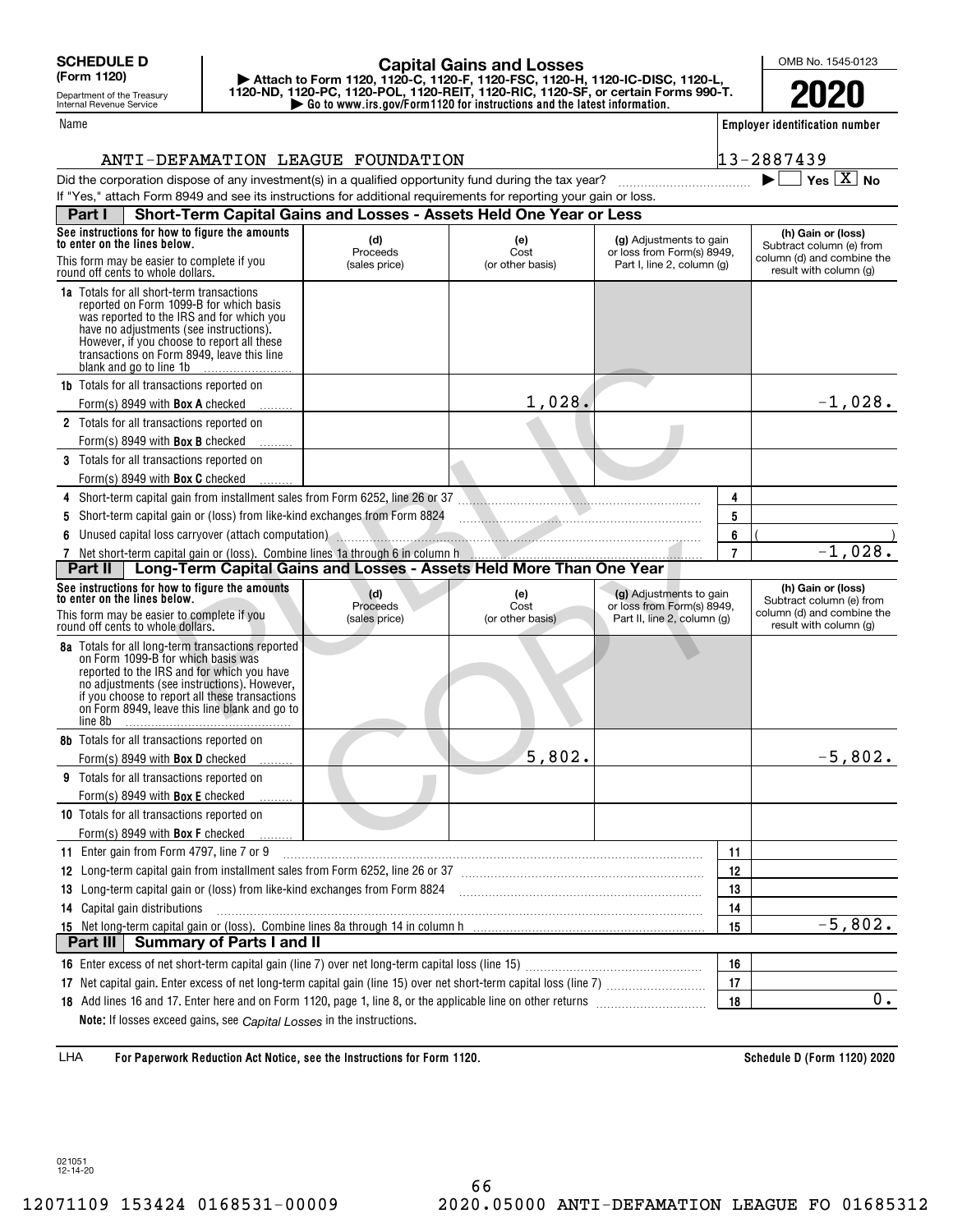| Form | <u> 1949</u>                                           |
|------|--------------------------------------------------------|
|      | Department of the Treasury<br>Internal Revenue Service |

# **Sales and Other Dispositions of Capital Assets**

**File with your Schedule D to list your transactions for lines 1b, 2, 3, 8b, 9, and 10 of Schedule D. | | Go to www.irs.gov/Form8949 for instructions and the latest information.**

Name(s) shown on return



OMB No. 1545-0074

**Social security number or taxpayer identification no.**

| ANTI-DEFAMATION LEAGUE FOUNDATION                                                                                                                                                                                                                                                                                                                          |                 |                 |                           |                                 |         |                                                                | 13-2887439                             |
|------------------------------------------------------------------------------------------------------------------------------------------------------------------------------------------------------------------------------------------------------------------------------------------------------------------------------------------------------------|-----------------|-----------------|---------------------------|---------------------------------|---------|----------------------------------------------------------------|----------------------------------------|
| Before you check Box A, B, or C below, see whether you received any Form(s) 1099-B or substitute statement(s) from your broker. A substitute statement will have the same information as Form 1099-B. Either will show whether                                                                                                                             |                 |                 |                           |                                 |         |                                                                |                                        |
| broker and may even tell you which box to check.<br>Short-Term. Transactions involving capital assets you held 1 year or less are generally short-term (see instructions). For long-term<br>Part I                                                                                                                                                         |                 |                 |                           |                                 |         |                                                                |                                        |
| transactions, see page 2.<br>Note: You may aggregate all short-term transactions reported on Form(s) 1099-B showing basis was reported to the IRS and for which no adjustments or                                                                                                                                                                          |                 |                 |                           |                                 |         |                                                                |                                        |
| codes are required. Enter the totals directly on Schedule D, line 1a; you aren't required to report these transactions on Form 8949 (see instructions).                                                                                                                                                                                                    |                 |                 |                           |                                 |         |                                                                |                                        |
| You must check Box A, B, or C below. Check only one box. If more than one box applies for your short-term transactions, complete a separate Form 8949, page 1, for each applicable box.<br>If you have more short-term transactions than will fit on this page for one or more of the boxes, complete as many forms with the same box checked as you need. |                 |                 |                           |                                 |         |                                                                |                                        |
| $\overline{X}$ (A) Short-term transactions reported on Form(s) 1099-B showing basis was reported to the IRS (see Note above)                                                                                                                                                                                                                               |                 |                 |                           |                                 |         |                                                                |                                        |
| (B) Short-term transactions reported on Form(s) 1099-B showing basis wasn't reported to the IRS                                                                                                                                                                                                                                                            |                 |                 |                           |                                 |         |                                                                |                                        |
| (C) Short-term transactions not reported to you on Form 1099-B                                                                                                                                                                                                                                                                                             |                 |                 |                           |                                 |         |                                                                |                                        |
| (a)<br>1                                                                                                                                                                                                                                                                                                                                                   | (b)             | (c)             | (d)                       | (e)                             |         | Adjustment, if any, to gain or<br>loss. If you enter an amount | (h)                                    |
| Description of property                                                                                                                                                                                                                                                                                                                                    | Date acquired   | Date sold or    | Proceeds<br>(sales price) | Cost or other<br>basis. See the |         | in column (g), enter a code in                                 | Gain or (loss).<br>Subtract column (e) |
| (Example: 100 sh. XYZ Co.)                                                                                                                                                                                                                                                                                                                                 | (Mo., day, yr.) | disposed of     |                           | <b>Note</b> below and           |         | column (f). See instructions.                                  | from column $(d)$ &                    |
|                                                                                                                                                                                                                                                                                                                                                            |                 | (Mo., day, yr.) |                           | see Column (e) in               | (f)     | (g)<br>Amount of                                               | combine the result                     |
|                                                                                                                                                                                                                                                                                                                                                            |                 |                 |                           | the instructions                | Code(s) | adjustment                                                     | with column $(q)$                      |
| SHORT TERM CAPITAL                                                                                                                                                                                                                                                                                                                                         |                 |                 |                           |                                 |         |                                                                |                                        |
| (LOSS)<br>GAIN                                                                                                                                                                                                                                                                                                                                             | VARIOUS         | VARIOUS         |                           | 1,028.                          |         |                                                                | <1,028.                                |
|                                                                                                                                                                                                                                                                                                                                                            |                 |                 |                           |                                 |         |                                                                |                                        |
|                                                                                                                                                                                                                                                                                                                                                            |                 |                 |                           |                                 |         |                                                                |                                        |
|                                                                                                                                                                                                                                                                                                                                                            |                 |                 |                           |                                 |         |                                                                |                                        |
|                                                                                                                                                                                                                                                                                                                                                            |                 |                 |                           |                                 |         |                                                                |                                        |
|                                                                                                                                                                                                                                                                                                                                                            |                 |                 |                           |                                 |         |                                                                |                                        |
|                                                                                                                                                                                                                                                                                                                                                            |                 |                 |                           |                                 |         |                                                                |                                        |
|                                                                                                                                                                                                                                                                                                                                                            |                 |                 |                           |                                 |         |                                                                |                                        |
|                                                                                                                                                                                                                                                                                                                                                            |                 |                 |                           |                                 |         |                                                                |                                        |
|                                                                                                                                                                                                                                                                                                                                                            |                 |                 |                           |                                 |         |                                                                |                                        |
|                                                                                                                                                                                                                                                                                                                                                            |                 |                 |                           |                                 |         |                                                                |                                        |
|                                                                                                                                                                                                                                                                                                                                                            |                 |                 |                           |                                 |         |                                                                |                                        |
|                                                                                                                                                                                                                                                                                                                                                            |                 |                 |                           |                                 |         |                                                                |                                        |
|                                                                                                                                                                                                                                                                                                                                                            |                 |                 |                           |                                 |         |                                                                |                                        |
|                                                                                                                                                                                                                                                                                                                                                            |                 |                 |                           |                                 |         |                                                                |                                        |
|                                                                                                                                                                                                                                                                                                                                                            |                 |                 |                           |                                 |         |                                                                |                                        |
|                                                                                                                                                                                                                                                                                                                                                            |                 |                 |                           |                                 |         |                                                                |                                        |
|                                                                                                                                                                                                                                                                                                                                                            |                 |                 |                           |                                 |         |                                                                |                                        |
|                                                                                                                                                                                                                                                                                                                                                            |                 |                 |                           |                                 |         |                                                                |                                        |
|                                                                                                                                                                                                                                                                                                                                                            |                 |                 |                           |                                 |         |                                                                |                                        |
|                                                                                                                                                                                                                                                                                                                                                            |                 |                 |                           |                                 |         |                                                                |                                        |
|                                                                                                                                                                                                                                                                                                                                                            |                 |                 |                           |                                 |         |                                                                |                                        |
|                                                                                                                                                                                                                                                                                                                                                            |                 |                 |                           |                                 |         |                                                                |                                        |
|                                                                                                                                                                                                                                                                                                                                                            |                 |                 |                           |                                 |         |                                                                |                                        |
|                                                                                                                                                                                                                                                                                                                                                            |                 |                 |                           |                                 |         |                                                                |                                        |
|                                                                                                                                                                                                                                                                                                                                                            |                 |                 |                           |                                 |         |                                                                |                                        |
|                                                                                                                                                                                                                                                                                                                                                            |                 |                 |                           |                                 |         |                                                                |                                        |
|                                                                                                                                                                                                                                                                                                                                                            |                 |                 |                           |                                 |         |                                                                |                                        |
|                                                                                                                                                                                                                                                                                                                                                            |                 |                 |                           |                                 |         |                                                                |                                        |
|                                                                                                                                                                                                                                                                                                                                                            |                 |                 |                           |                                 |         |                                                                |                                        |
|                                                                                                                                                                                                                                                                                                                                                            |                 |                 |                           |                                 |         |                                                                |                                        |
| 2 Totals. Add the amounts in columns (d), (e), (g), and (h) (subtract                                                                                                                                                                                                                                                                                      |                 |                 |                           |                                 |         |                                                                |                                        |
| negative amounts). Enter each total here and include on your                                                                                                                                                                                                                                                                                               |                 |                 |                           |                                 |         |                                                                |                                        |
| Schedule D, line 1b (if Box A above is checked), line 2 (if Box B                                                                                                                                                                                                                                                                                          |                 |                 |                           |                                 |         |                                                                |                                        |
| above is checked), or line 3 (if Box C above is checked)                                                                                                                                                                                                                                                                                                   |                 |                 |                           | 1,028.                          |         |                                                                | $<$ 1,028.>                            |
| Note: If you checked Box A above but the basis reported to the IRS was incorrect, enter in column (e) the basis as reported to the IRS, and enter an<br>adjustment in column (g) to correct the basis. See $Column(q)$ in the separate instructions for how to figure the amount of the adjustment.                                                        |                 |                 |                           |                                 |         |                                                                |                                        |

67